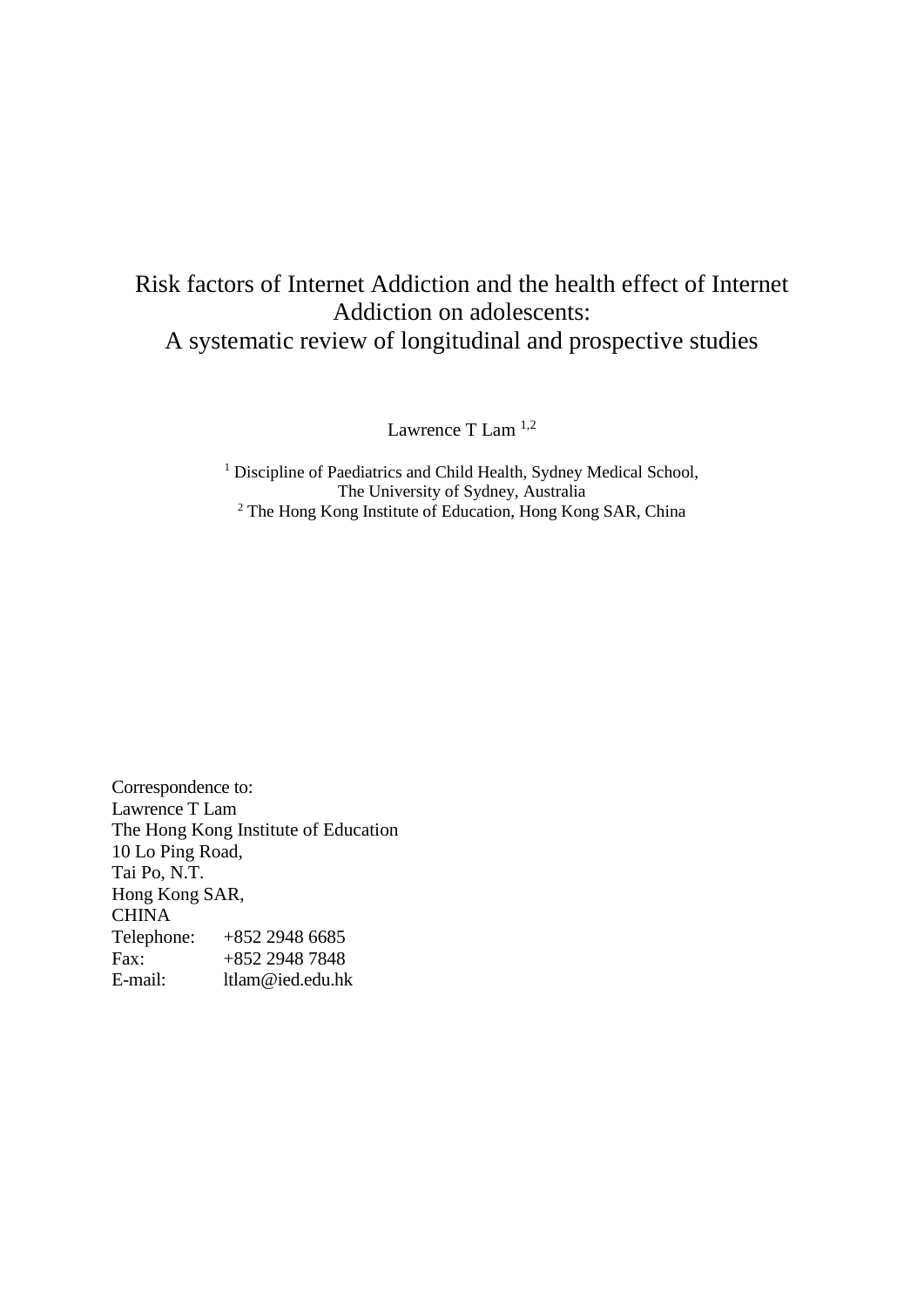#### **ABSTRACT**

Internet gaming addiction was included the latest version of the DSM-V as a possible disorder recently, while debate is still on-going as to whether the condition called "Internet Addiction" (IA) could be fully recognised as an established disorder. The major contention is how well IA could fulfil the validation criteria as a psychiatric disorder as in other wellestablished behavioural addictions. In addition to various proposed validation criteria, evidence of risk and protective factors as well as development of outcomes from longitudinal and prospective studies are suggested as important. A systematic review of available longitudinal and prospective studies was conducted to gather epidemiological evidence on risk and protective factors of IA and the health effect of IA on adolescents. Nine articles were identified after an extensive search of the literature in accordance to the PRISMA guidelines. Of these, 8 provided data on risk or protective factors of IA and one focused solely on the effects of IA on mental health. Information was extracted and analysed systematically from each study and tabulated. Many exposure variables were studied and could be broadly classified into three main categories: psychopathologies of the participants, family and parenting factors, and others such as Internet usage, motivation, and academic performance. Some were found to be potential risk or protective factors of IA. It was also found that exposure to IA had a detrimental effect on the mental health of young people. These results were discussed in light of the their implications to the fulfilment of the validation criteria.

**Keywords:** Internet Addiction; Risk Factor; Protective Factor; Health Effect; Adolescents; Systematic Review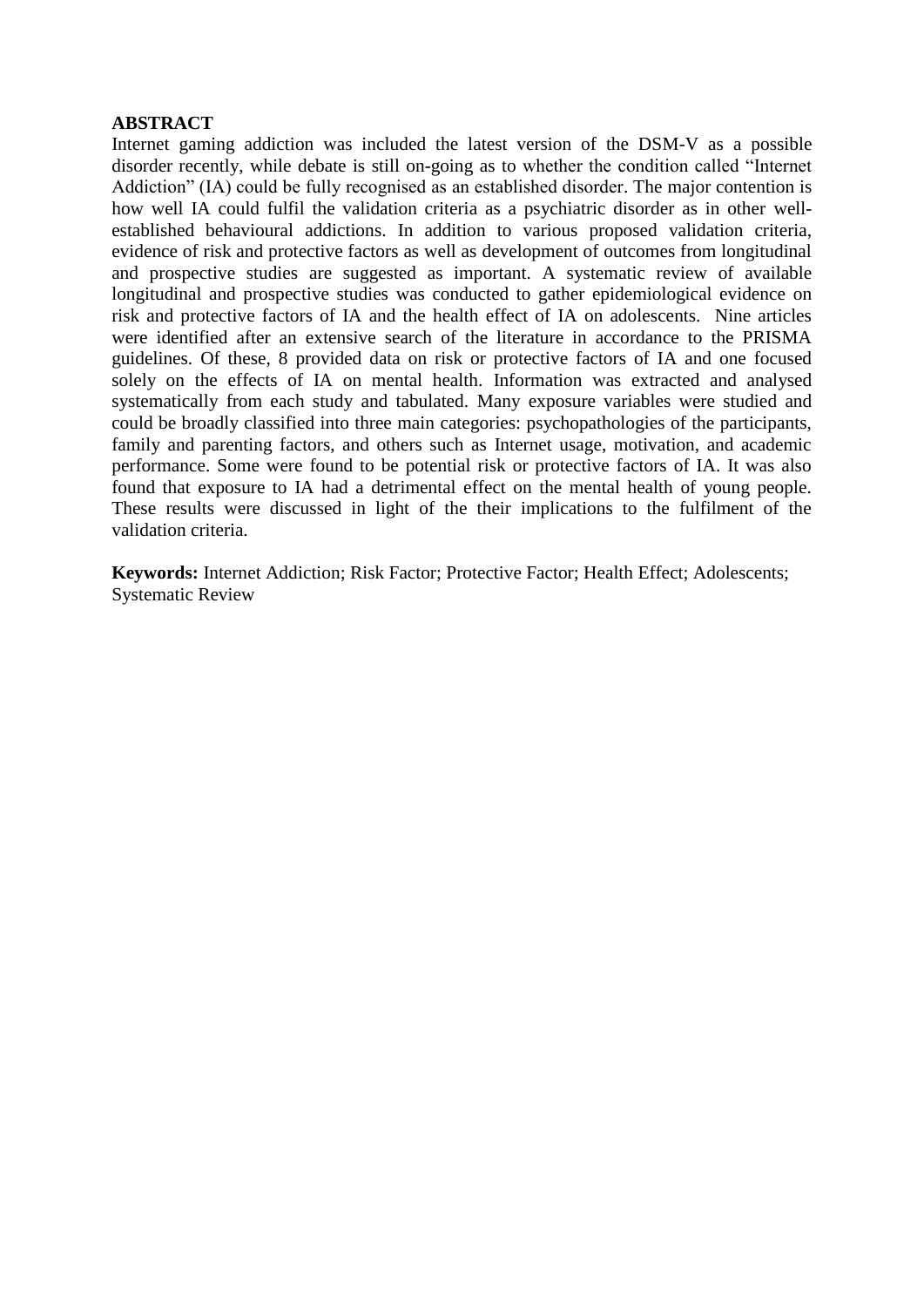## **INTRODUCTION**

It has long been noticed that excessive use of information and communication technologies could become problematic behaviour that requires more attention.[1] In the past decade or more, different terms have been used to describe such behaviour including: "compulsive computer use"; "Internet dependency"; "pathological Internet use"; and "Internet addiction".[2-5] Some other terms have also been used to describe specific Internet use behaviours, such as: "Internet Gaming Disorder", "Internet Gaming Addiction", "Cybersex Addiction".[6-9] While the debate is still on-going as whether the condition called "Internet Addiction" (IA) could be fully recognised as an established disorder, Internet Gaming Addiction (IGA) has been included in Section III of the latest version of the Diagnostic and Statistical Manual of Mental Disorder V (DSM-V) as an emerging disorder that requires further investigation.[10] While acknowledging that there may be many different facets of the phenomenon of human behaviours related to excessive and unhealthy use of the Internet, for ease of communication the term IA will be used loosely, covering the broad range of the aforementioned behaviours.

As there are many aspects of the phenomenon, there are also different thoughts on the definition of IA and as a result, different models of assessment based on various conceptualisation of the phenomenon.[11-12] Lui and Potenza provided a historical perspective of the early development in the conceptualisation of IA from the late 90s to the early 2000s.[11] They analysed the diagnostic criteria of IA proposed by Young which was based on the DSM-IV criteria for pathological gambling characterised by three main features: preoccupation, loss of control, and harmful effect.[5] Lui and Potenza further noted that Shapira et al. [13] had used a broader concept for the definition of IA as a behaviour that is uncontrollable; markedly distressing, and resulting in difficulties in terms of social life, occupation, and finance.[11] This view was also advocated by Ha et al. when their research team defined IA as: "the inability of individuals to control their Internet use, resulting in marked distress and/or functional impairment in daily life".[14] Such a definition was also adopted by Pies in his analysis of the conceptualisation and the diagnosis of IA. [12]

Among all the debate on IA is the major contention of how well IA could fulfil the validation criteria as a psychiatric disorder, as in other well-established behavioural addiction.[15] Robins and Guze, who first proposed a set of formal criteria for establishing the validity of psychiatric diagnoses, suggested five criteria.[16] These included: a clear clinical description of the disorder; evidence from laboratory studies; exclusion of other disorders; evidence from follow-up studies; and family studies.[16] Pies echoed this view by advocating his set of criteria that at least one of the three needed to be satisfied, namely a genetic linkage on a specific locus to the condition; a well-known aetiology or pathology; and the course, prognosis, stability, and response to treatment should be relatively consistent across different populations.[12] A similar set of criteria was also put forwarded by Gentile et al in which, first and foremost, information on the aetiological risk and protective factors of IA as well as the comorbidities of IA were important for the determination of its validity as a psychiatric disorder.[17] In attempting to gather evidence for the satisfaction of the aforementioned criteria, various studies were reported. For example, to examine the issue of comorbidities of IA, Ko et al. conducted a systematic review of the literature on the association between IA and psychiatric disorders.[18●] A number of disorders were identified as comorbidities of IA. These included: substance use, attention-deficit hyperactivity disorder, depression, and social anxiety disorder.<sup>[18]</sup> However, in terms of aetiological risk and protective factors, as well as the course and prognosis of IA, information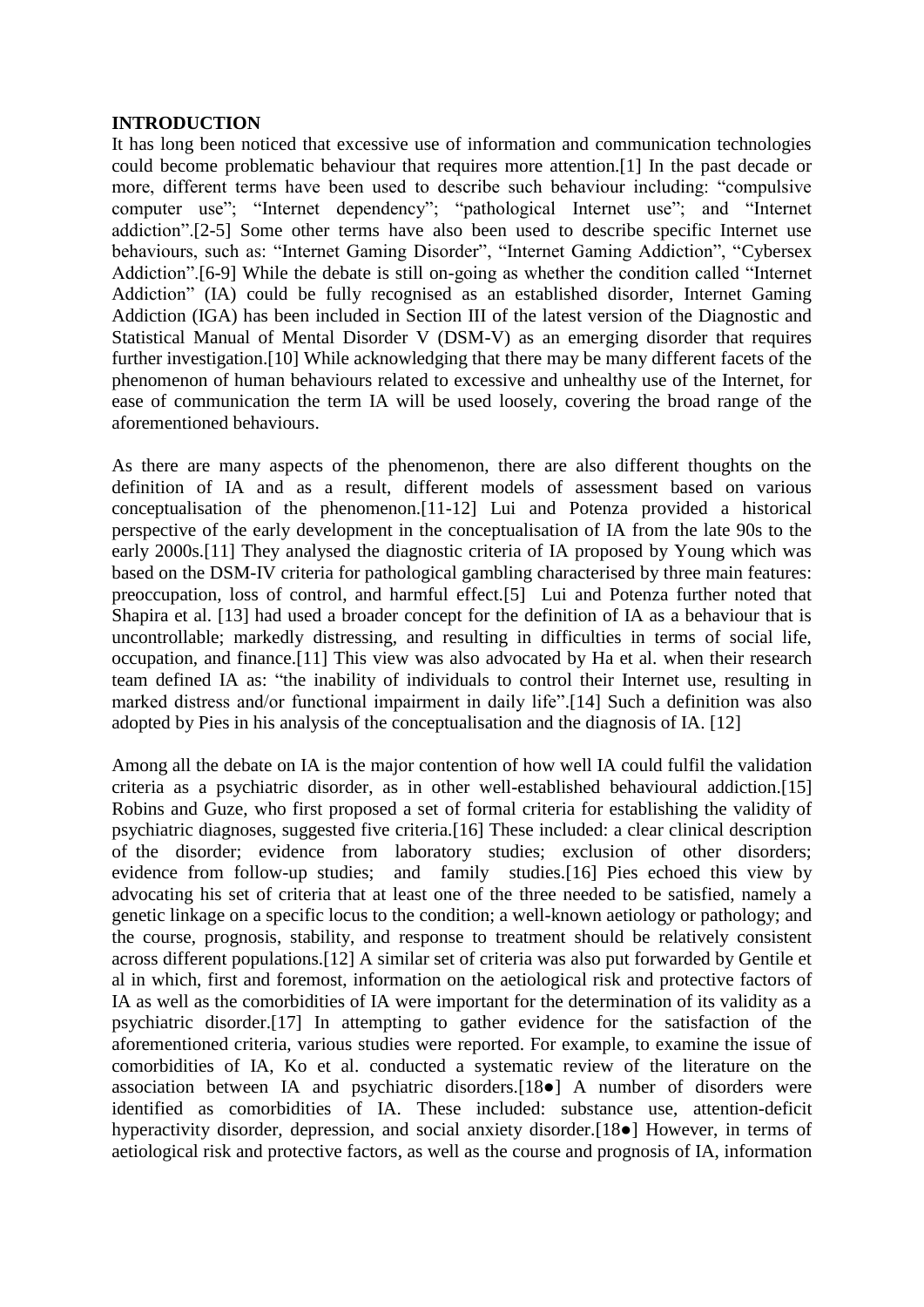could only be provided by well-designed epidemiological studies of a longitudinal or prospective nature, as highlighted as one of the criteria by Robins and Guze.[16]

The aim of this study is to examine the available information through a systematic review of longitudinal or prospective studies on possible risk and protective factors of IA, as well as the effect of IA on the health of adolescents. The reasons for choosing adolescents as the target population of this study are twofold: 1) it has been demonstrated that IA is more prevalent in adolescents than in other age groups; 2) there are far more studies available in this age group than in others.

#### **METHODS**

#### **Search strategies**

The PRISMA guidelines for systematic reviews and meta-analysis were employed for the conduct of the literature search following a systematic and structured approach.[19] Major medical, health, and psychological literature databases including PubMed, MEDLINE with Full Text, Cochrane Database for Systematic Review, and PsychINFO were used and the search included all publication years (till June 2014). The keywords used for the systematic search were: ("excessive Internet use" or "problematic Internet use" or "pathological Internet use" or "Internet addiction" or "excessive computer use" or "Internet gaming" or "computer gaming" or "Internet gaming addiction" of " Internet gaming disorder") AND ("longitudinal study" or " prospective study" or "cohort study" or "follow-up study"). Included in the search were articles published as reviews for the purpose of identifying relevant studies. However, these review articles were not included in this systematic review. Limitations were imposed on the search for publications in the English language only and the study subjects were adolescents loosely defined as young people aged between 13 to 18 years. Upon completion of the search on the electronic database, titles and abstracts of the identified articles were assessed for their suitability to the included in the review. Additional searches were also conducted on other "grey" literature database such as Google scholar. After assessing the titles and abstracts, full text of the articles deemed suitable were retrieved for further examination of the contents of the studies to determine their final inclusion in the review. Furthermore, the reference lists of the selected articles were also examined for additional suitable publications that might have been overlooked in the previous search.

#### **Selection Criteria**

The following selection criteria were applied for suitable articles: 1) epidemiological studies with appropriate study design that included a cohort of participants recruited with the exposure variable assessed at baseline and then followed for a period of time for outcome measures; 2) examined the relationship between some potential risk factors (exposure) of IA (outcome), or the effect of IA (exposure) on the health (outcome) of the participants; 3) the assessment of IA, as an exposure or an outcome variable, was conducted using a validated and standardised instrument based on a sound theoretical framework; 4) the assessment of risk factors and health was conducted using a validated and standardised instrument; 5) provided information on the risk estimate of the relationship. Conference proceedings, abstracts, and non-peer-reviewed journal articles were excluded from this review.

#### **Information extraction and analysis**

Information was extracted from the selected articles and tabulated for further analysis. Of interest was information on the relationship between potential risk or protective factors and IA. These might include personal, familial, parental, Internet usage, psychopathologies, and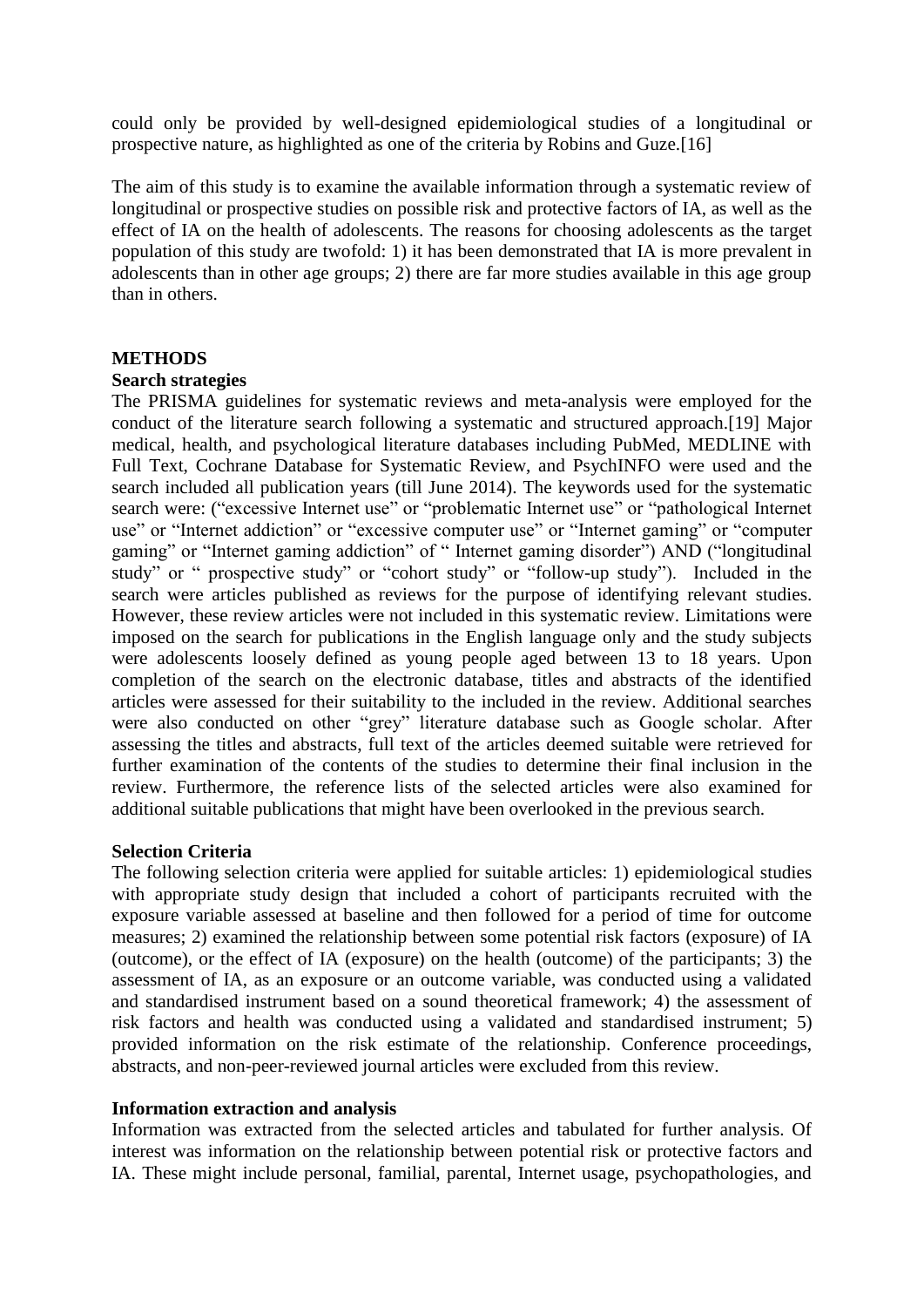personality factors. Additionally, the effect of IA on the health of young people was also relevant to the review. Information extracted from the selected studies included the location of the study, study design, study sample, assessment of the exposure and outcome variables, analytical approach, estimated effects, and other information or remarks relevant to the study. This information was then summarised and analysed by the risk and protective factors of IA and the effects of IA on health separately.

## **RESULTS**

Following the aforementioned procedures, an extensive search was conducted resulting in 23 articles reporting on a longitudinal or prospective study in the English language on Internet use among adolescents.[14, 20-42] After examining the abstract of these reports, 14 were possible candidates for inclusion in the review. A closer examination of the full text of these articles revealed that only 9 satisfied the selection criteria and contained sufficient information. Of these 9 articles, 8 provided data on risk or protective factors of IA and one focused solely on the effects of IA on mental health. [24-26,28,30,35,38,39●,41] Among the articles reporting on risk or protective factors of IA, a cohort of Taiwanese adolescents had been used three times resulting in three articles on different risk factors.[25,35,41]These were included as three separate reports in the analysis. The main reason for the exclusion of other articles was that they focused on other Internet use but not IA. As a result, 8 reports on the risk or protective factors and IA and 1 on the effects of IA on mental health were included. Detailed information was extracted from these articles and summarised in Table 1 and 2.

### **The risk or protective factors of Internet Addition**

In terms of the study design, nearly all but one utilised self-reported questionnaire surveys to collect baseline data and the cohort was resurveyed for the outcome measures with follow-up periods ranging from 6 to 36 months. The only exception was the report by Cho et al. in which parents had been recruited as informants to provide data on the psychopathology of their children at childhood with a follow-up period of 7 years.[39●] The majority of the reported studies utilised a large sample size of more than 1000 participants recruited from primary to junior high schools except three with a smaller sample size of about 500.[24,26,39●] For assessment of IA, the reported studies mainly used three validated instruments: The Compulsive Internet Use Scale designed by Van Rooij et al., Young's Internet Addiction Test, and Chen's Internet Addiction Scale. In terms of the risk factors, many exposure variables were studied and could be broadly classified into three main categories: psychopathologies of the participants, family and parental factors, and others such as Internet usage, motivation, and academic performance. In all these studies, appropriate statistical analytical approaches were employed including multivariate logistic regression modelling, Cox proportional hazard regression modelling, and the Structural Equation modelling with adjustments to some potential confounding factors in all studies but one. However, it was also noted that nearly all of these studies had utilised schools as the sampling unit, but none considered the effect of school in their analyses. The results of these studies suggested a number of potential risk factors of IA. For psychopathologies, Ko et al. found that Taiwanese young people who had been assessed with Attention Deficit and Hyperactivity Disorder, and hostility at baseline were at a higher risk of IA at follow-up with a Hazard Ratio of1.72 (95%C.I.=1.21-2.43) for the former and 1.67 (95%C.I.=1.17-2.68) for the latter.[25] Cho et al. also found that children who had been assessed with Withdrawal, Anxious/ Depressed, and Thought problems at childhood were also at a higher risk of IA 7 years later in adolescence with Odds Ratios of 1.16, 1.07, and 1.19 respectively.[39] In terms of familial and parental factors, Ko et al. reported that conflict between parent and child due to the Internet at baseline was significantly related to IA 12 months later (OR=2.31,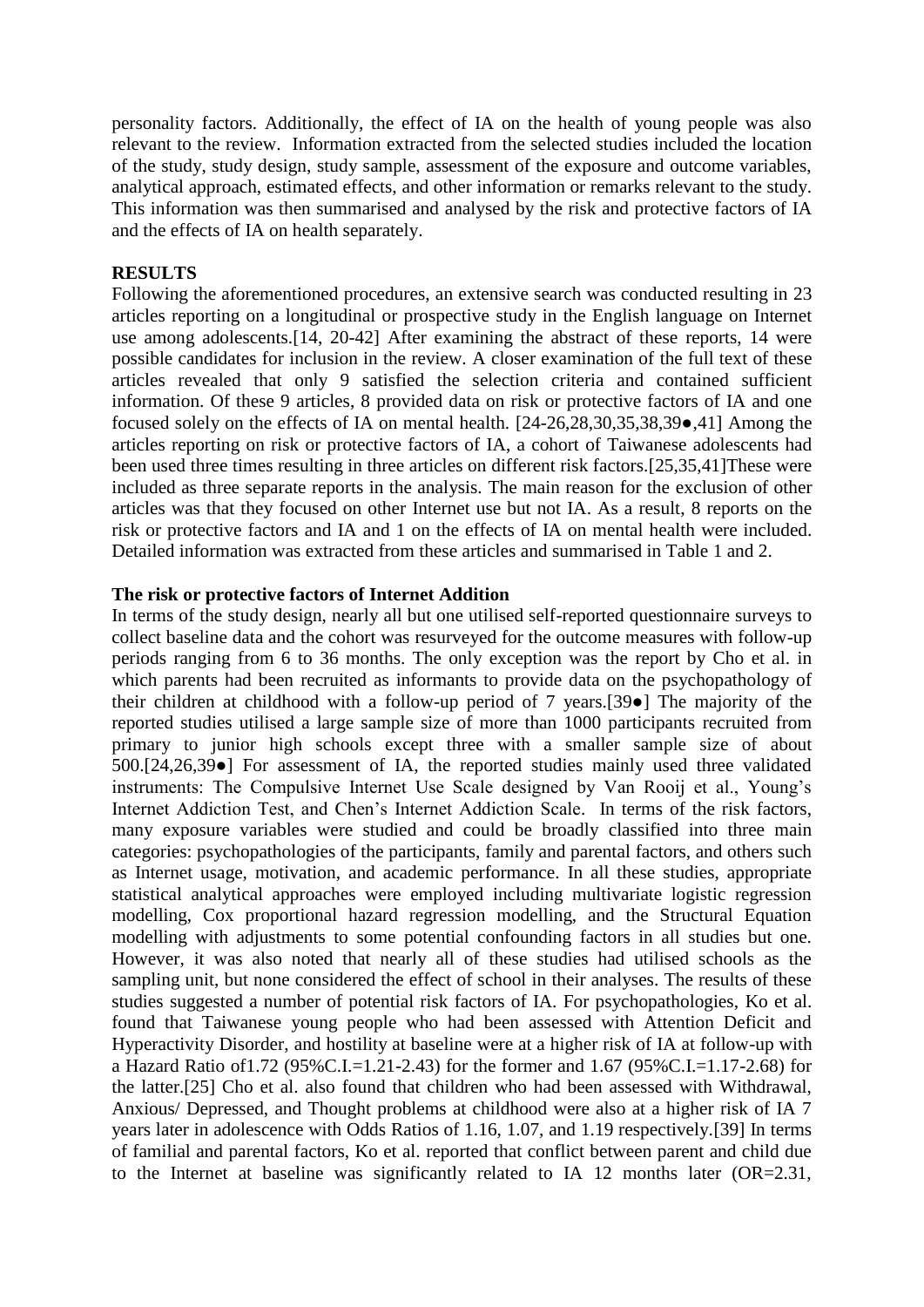95%C.I.=1.28-4.18).[25] At the same time, not living with mother was also identified as a potential risk factor of IA in the same cohort of adolescents (OR=1.66, 95%C.I.=1.03-2.69). Other potential risk factors were also identified including usage of the Internet with a strong association between online gaming and IA ( $\beta$ =0.15, p<0.001),[24] and young people who had adopted the Behaviour Approach System as a motivation style were found to be more at risk of IA (OR= $1.05$  95%C.I.= $1.02$ -1.09).[35] On the contrary, some protective factors were also reported from these studies. In the study by Van den Eijnden et al., it was found that quality communication between parents and children on Internet use at baseline significantly reduced the risk of compulsive Internet use at follow-up among young people in the Netherlands ( $\beta$ = -0.10,  $p<0.05$ ).[26] A recent study in Hong Kong also revealed that higher scores of positive youth development significantly related to a lower risk of IA (OR=0.67).[38]

## **The effect of IA on mental health**

The systematic search of longitudinal or prospective studies on the effects of IA on health of young people yielded only one study that satisfied the selection criteria of this review. The study was a longitudinal study on healthy Chinese young people who were depression free at baseline, with results indicating that those who had been classified as having moderate to severe risk of IA were about 2.5 times more likely to develop depressive symptoms and scored high enough on the Zung Depression Scale to be clinically significant in comparison to normal users at follow-up 9 months later.[30]

## **DISCUSSION and CONCLUSIONS**

The structured PRISMA guidelines for systematic review were followed in this review study. The guidelines were established to ensure that proper and systematic procedures are implemented in the process of a systematic review. Nine studies fulfilled the selection criteria and contained potentially useful information on the risk or protective factors of IA as well as the effect of IA on the mental health of young people. The results of these studies provided some evidence on possible linkages between those risk or protective factors and IA, as well as the exposure to IA on the mental health of adolescents.

These results have shed some light on the aetiology of the problem as well as the effect of the problem on the health, particularly the mental health, of adolescents. It is apparent that the aetiology of IA is rather complex and there are a range of possible risk factors that may influence the onset and the development of the problem. As indicated from the results, these factors relate to different facets of adolescent life ranging from childhood development and psychopathologies, to communication with parents. These results have also contributed to the understanding and conceptualisation of the underlying aetiological mechanism of IA. As there are many proposed definitions, different conceptual frameworks have also been proposed as the theoretical basis for the understanding of IA, particularly among adolescents.[43,44] Among these theoretical models, stress or anxiety reduction has been proposed as a possible explanatory theory for IA.[45] According to this theory, the motivation for the behavioural maintenance of IA of "over-users" is that the Internet is used as a means for stress or tension reduction.[45] Another theory which has also been receiving much attention, especially for IA among adolescents, is the Problem Behaviour Theory.[46- 48] The Problem Behaviour Theory advocates that there are three main systems, namely the personality, environment, and the behavioural systems, in the conceptual structure of any problematic behaviours in young people.[49,50] The propensity of any involvement in problematic behaviours is determined by the balance among risk and protective factors in the three systems.[50] Moreover, the behaviour system is also influenced by interactions between the personality and environment systems. According to Jessor et al., familial and parental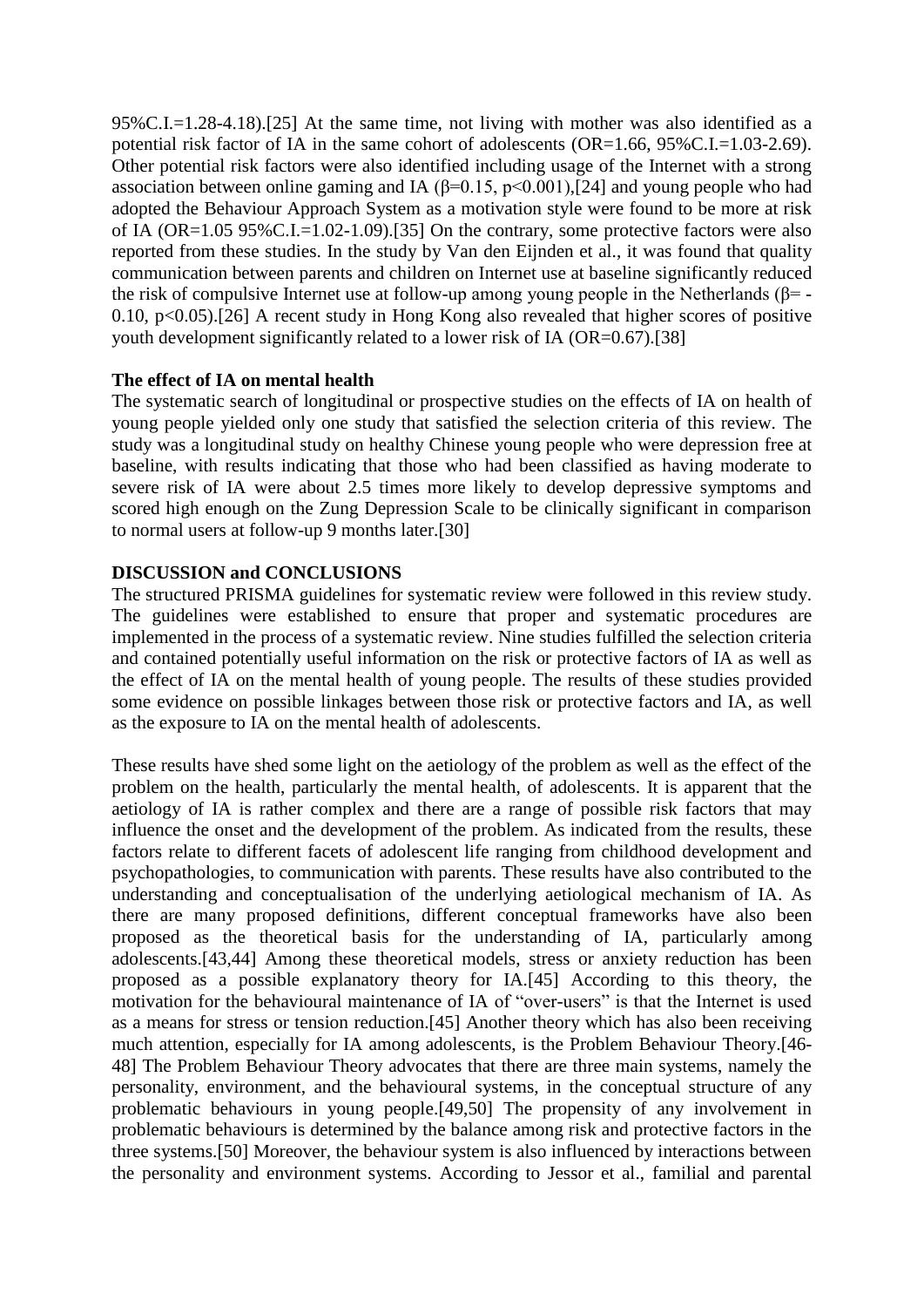factors, such as parental behaviours and attitudes, are the main focus of the environment system, and risk factors in the personality system include lack of achievement, alienation, and self-dissatisfaction.[50] The results of this review render some support to the Problem Behaviour Theory of IA development among adolescents.

The results obtained from this review also have direct implications on the validation criteria of IA as a psychiatric problem. While Robins and Guze called for the evidence of follow-up studies as one the criteria for establishing the validity of a psychiatric diagnoses, Gentile et al also advocated the identification of risk and protective factors to be considered as an essential requirement for the establishment of a valid psychiatric diagnosis of IA.[16,17] The results seem to suggest successful identification of some risk and protective factors from the longitudinal and prospective studies. However, on closer examination one would find that the evidence derived from these results may not be as solid as one would wish. It is mainly due to the problem that, despite the fact that different instruments based on slightly different design conceptualisations were used for the assessment of IA, these studies were focused on different exposure variables. There is little overlap of exposure variables, except depression, across all these studies. In terms of pooling information together from different individual studies for the establishment of potential causal relationships between the exposure and the outcome variables in a specific area, the included studies in this review could not fulfil the task. There is a need for more studies of the same design focusing on the same area in order to offer evidence of sufficient quality for the establishment of the relationship. In this connection, it is suggested that these studies be repeated in other populations of young people at different geographical locations.

In conclusion, some potential risk and protective factors have been suggested from the included studies. In terms of the effect of IA, there is indicative evidence of the effect of IA on the mental health, particularly depression, of adolescents. The results of the review found that, due to the aforementioned limitations, more similar studies should be conducted to verify the findings of the reported studies in order to provide sufficient evidence for the fulfilment of the validation criteria of a psychiatric disorder.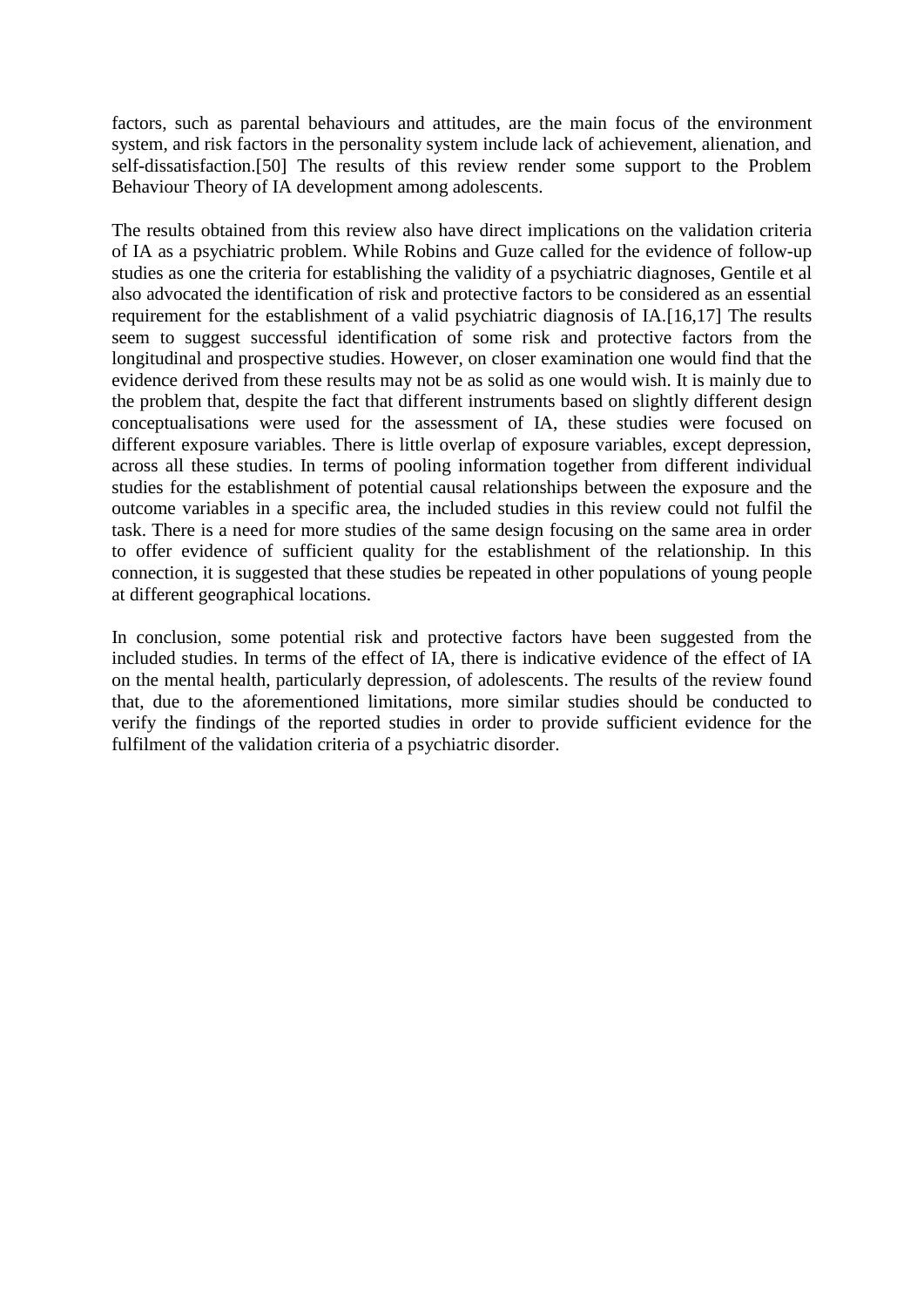## **REFERENCES**

Papers of particular interest, of importance to this review, are published within the past 3 years, have been highlighted with ●.

- 1. Shotton MA. The costs and benefits of "computer addiction". Behav Inf Technol. 1991; 10:219-30.
- 2. Potenza MN, Hollander E. Pathological gambling and impulse control disorders. In Davis KL, et al., eds. Neuropsychopharmacology: the Fifth generation of Progress.  $5<sup>th</sup>$  ed. Baltimore, Md: Lippincott Williams & Wilkins; 2002:1736-37.
- 3. Scherer K. College life on-line: healthy and unhealthy Internet use. JCSD. 1997; 38:655- 65.
- 4. Morahan-Martin J, Schumacher P. Incidence and correlates of pathological Internet use among college students. Comp Human Behav. 2000; 16:13-39.
- 5. Young KS. Internet addiction: the emergence of a new clinical disorder. Cyberpsychol Behav. 1998; 11:237-44.
- 6. Petry NM, O'Brien CP. [Internet gaming disorder](http://www.ncbi.nlm.nih.gov.ipacez.nd.edu.au/pubmed/23668389) and the DSM-5.Addiction. 2013; 108:1186-7.
- 7. Petry NM, Rehbein F, Gentile DA, Lemmens JS, Rumpf HJ, Mößle T, Bischof G, Tao R, Fung DS, Borges G, Auriacombe M, González Ibáñez A, Tam P, O'Brien CP. [An](http://www.ncbi.nlm.nih.gov.ipacez.nd.edu.au/pubmed/24456155)  [international consensus for assessing internet gaming disorder](http://www.ncbi.nlm.nih.gov.ipacez.nd.edu.au/pubmed/24456155) using the new DSM-5 [approach.](http://www.ncbi.nlm.nih.gov.ipacez.nd.edu.au/pubmed/24456155) Addiction. 2014; Epub ahead of print.
- 8. Sattar P, Ramaswamy S. [Internet gaming addiction.](http://www.ncbi.nlm.nih.gov.ipacez.nd.edu.au/pubmed/15679222) Can J Psychiatry. 2004; 49:869-70.
- 9. Rosenberg KP, Carnes P, O'Connor S. [Evaluation and treatment of sex addiction.](http://www.ncbi.nlm.nih.gov.ipacez.nd.edu.au/pubmed/23790248) J Sex Marital Ther. 2014; 40:77-91.
- 10. Diagnostic and Statistical Manual of Mental Disorders.  $5<sup>th</sup>$  ed. Washington, DC: American Psychiatric Association; 2013.
- 11. Liu T, Potenza MN. Problematic Internet Use: clinical implications. CNS Spectr. 2007; 12: 453-466.
- 12. Pies R. Should DSM-V designate "Internet Addiction" a mental disorder? Psychiat 2009; 6: 31-37.
- 13. Shapira NA, Goldsmith TD, Keck Jr PE, Khosla UM, McElory SL. Psychiatric features of individuals with problematic Internet use. J Affect Disord. 2000; 54:267-272.
- 14. Ha JH, Yoo HJ, Cho IH, Chin B, Shin D, Kim JH. Psychiatric comorbidity assessed in Korean children and adolescents who screen positive for internet addiction. J Clin Psychiatry 2006; 67:821-826.
- 15. George S, Lenihan F. Is Internet addiction a valid psychiatric disorder? Available on: http://priory.com/psychiatry/Internet\_Addiction.htm. (last accessed 06/05/2014)
- 16. Robins E, Guze SB. Establishment of psychiatric validity in psychiatric illness: its application to schizophrenia. American Journal of Psychiatry 1970; 126:983-7.
- 17. Gentile DA, Choo H, Liau A, Sim T, Li D, Fung D, Khoo A. Pathological video game use among youths: A two-year longitudinal study. Pediatrics 2011; 127:e319.
- 18. Ko CH, Yen JY, Yen CF, Chen CS, Chen CC. The association between Internet addiction and psychiatric disorder: a review of literature. European Psychiatry 2012; 27: 1-8. *The systematic review study provided a comprehensive review of the literature in the*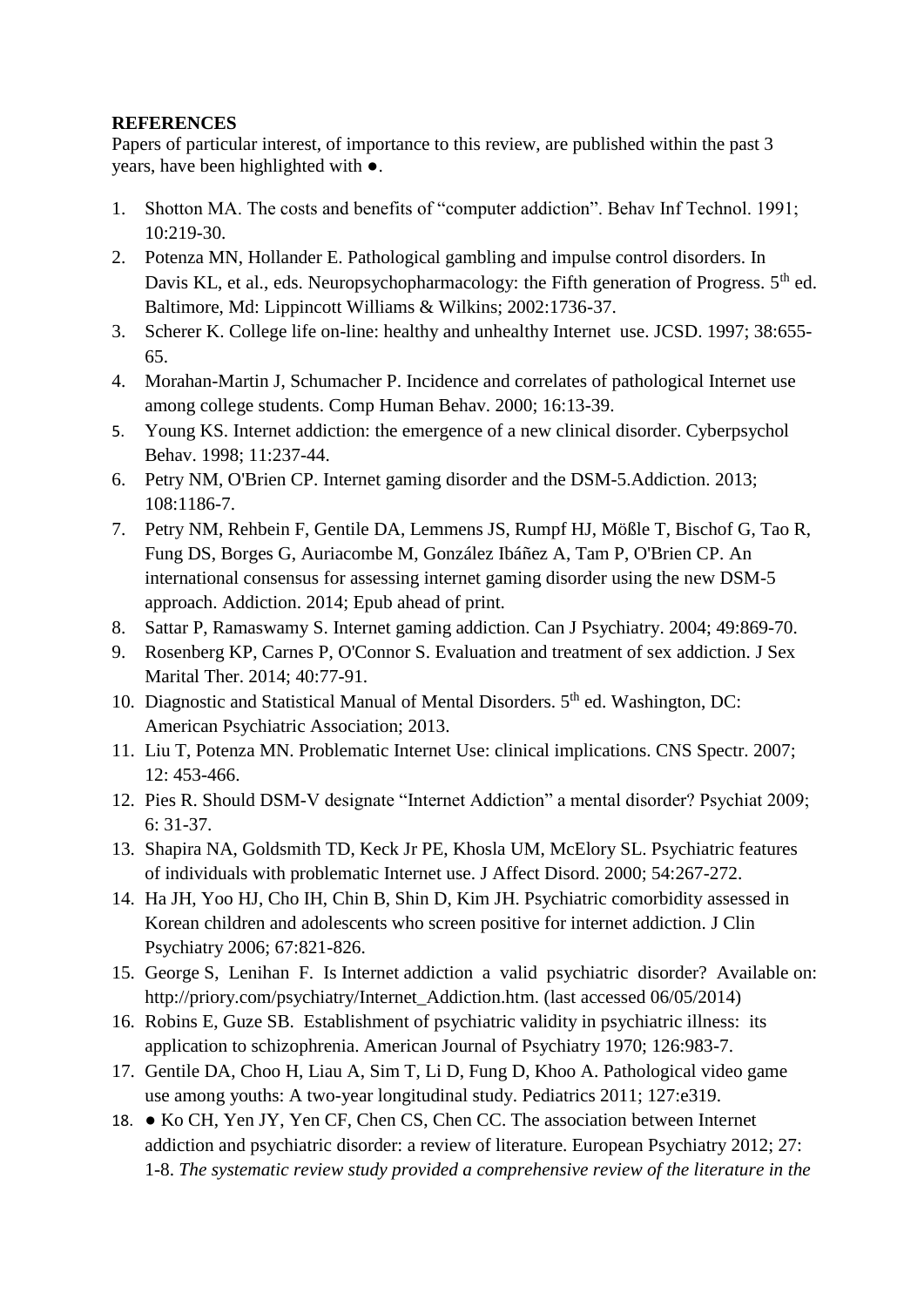*area of psychiatric co-morbidities of Internet Addiction from 2000 onward. Ko et al., provided a good summary of the reviewed studies broken down by types of psychiatric disorder while exploring the association of these disorders and Internet Addiction. It is a rather easy reading, but informative.*

- 19. Moher D, Libertai A, Tetzlaff j, et al. Preferred reporting items for systematic reviews and meta-analysis- the PRISMA statement. BMJ. 2009; 339:332-6
- 20. Tsai CC, Lin SS. Internet addiction of adolescents in Taiwan: an interview study. Cyberpsychol Behav. 2003; 6:649-52.
- 21. Meerkerk GJ, Van Den Eijnden RJ, Garretsen HF. Predicting compulsive Internet use: it's all about sex! Cyberpsychol Behav. 2006; 9:95-103.
- 22. Chuang YC. Massively multiplayer online role-playing game-induced seizures: a neglected health problem in Internet addiction. Cyberpsychol Behav. 2006; 9:451-6.
- 23. Ko CH, Yen JY, Yen CF, Lin HC, Yang MJ. Factors predictive for incidence and remission of internet addiction in young adolescents: a prospective study. Cyberpsychol Behav. 2007; 10:545-51.
- 24. van den Eijnden RJ, Meerkerk GJ, Vermulst AA, Spijkerman R, Engels RC. Online communication, compulsive Internet use, and psychosocial well-being among adolescents: a longitudinal study. Dev Psychol. 2008; 44:655-65.
- 25. Ko CH, Yen JY, Chen CS, Yeh YC, Yen CF. Predictive values of psychiatric symptoms for internet addiction in adolescents: a 2-year prospective study. Arch Pediatr Adolesc Med. 2009; 163:937-43.
- 26. van den Eijnden RJ, Spijkerman R, Vermulst AA, van Rooij TJ, Engels RC. Compulsive internet use among adolescents: bidirectional parent-child relationships. J Abnorm Child Psychol. 2010; 38:77-89.
- 27. Fu KW, Chan WS, Wong PW, Yip PS. Internet addiction: prevalence, discriminant validity and correlates among adolescents in Hong Kong. Br J Psychiatry. 2010; 196:486-92.
- 28. van Rooij AJ, Schoenmakers TM, van de Eijnden RJ, van de Mheen D. Compulsive Internet use: the role of online gaming and other internet applications. J Adolesc Health. 2010; 47:51-7.
- 29. de Leeuw JR, de Bruijn M, de Weert-van Oene GH, Schrijvers AJ. Internet and game behaviour at a secondary school and a newly developed health promotion programme: a prospective study. BMC Public Health. 2010; 10:544.
- 30. Lam LT, Peng ZW. Effect of pathological use of the internet on adolescent mental health: a prospective study. Arch Pediatr Adolesc Med. 2010; 164:901-6.
- 31. Dowling NA, Brown M. Commonalities in the psychological factors associated with problem gambling and Internet dependence. Cyberpsychol Behav Soc Netw. 2010; 13:437-41.
- 32. Van Rooij AJ, Schoenmakers TM, Vermulst AA, Van den Eijnden RJ, Van de Mheen D. Online video game addiction: identification of addicted adolescent gamers. Addiction. 2011; 106:205-12.
- 33. Bener A, Al-Mahdi HS, Ali AI, Al-Nufal M, Vachhani PJ, Tewfik I. Obesity and low vision as a result of excessive Internet use and television viewing. Int J Food Sci Nutr. 2011; 62:60-2.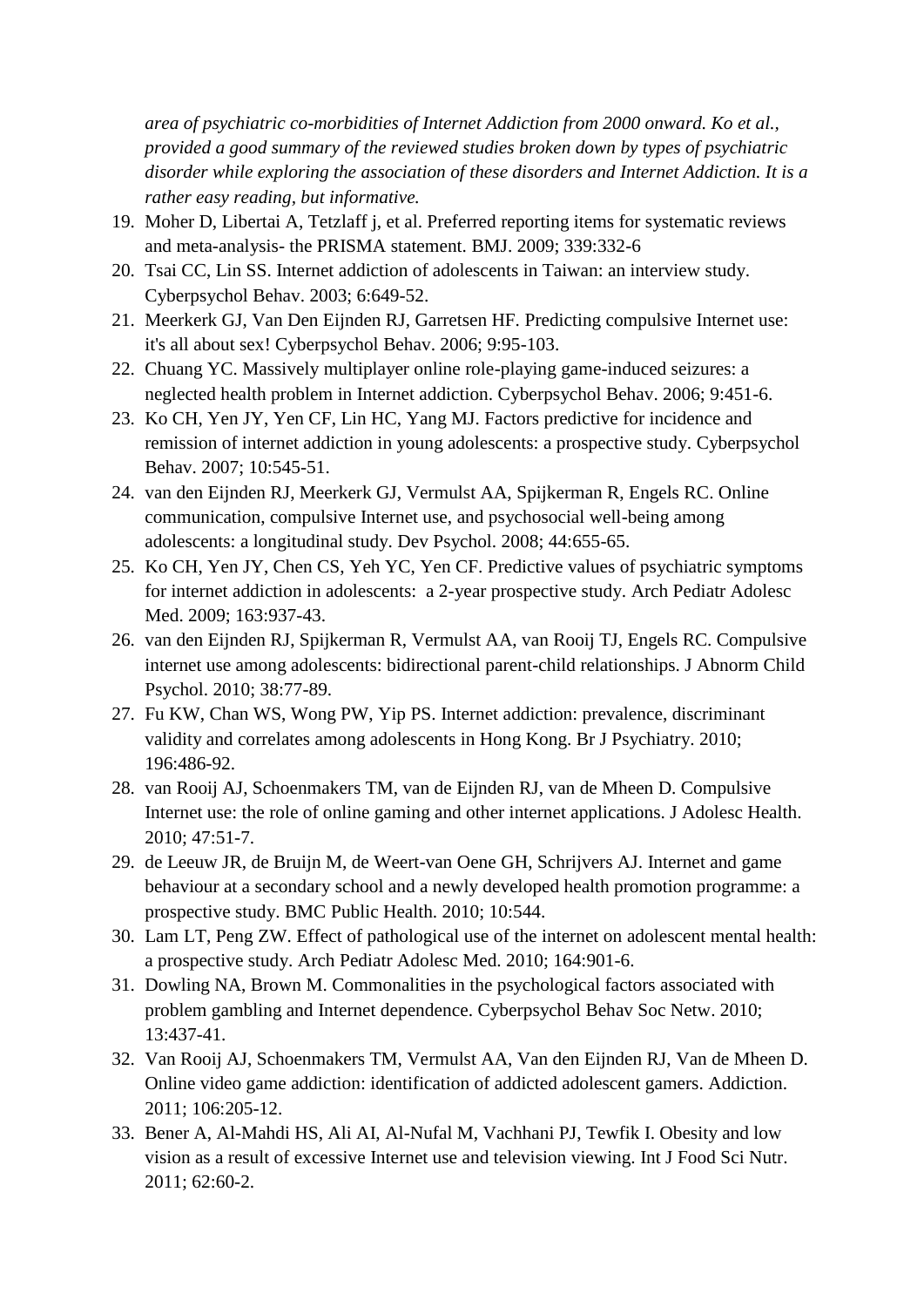- 34. Han DH, Renshaw PF. Bupropion in the treatment of problematic online game play in patients with major depressive disorder. J Psychopharmacol. 2012; 26:689-96.
- 35. Yen JY, Cheng-Fang Y, Chen CS, Chang YH, Yeh YC, Ko CH. The bidirectional interactions between addiction, behaviour approach and behaviour inhibition systems among adolescents in a prospective study. Psychiatry Res. 2012; 200:588-92.
- 36. Sun P, Johnson CA, Palmer P, Arpawong TE, Unger JB, Xie B, Rohrbach LA, Spruijt-Metz D, Sussman S. Concurrent and predictive relationships between compulsive internet use and substance use: findings from vocational high school students in China and the USA. Int J Environ Res Public Health. 2012; 9:660-73.
- 37. Park S, Hong KE, Park EJ, Ha KS, Yoo HJ. The association between problematic internet use and depression, suicidal ideation and bipolar disorder symptoms in Korean adolescents. Aust N Z J Psychiatry. 2013; 47:153-9.
- 38. Yu L, Shek DT. Internet addiction in Hong Kong adolescents: a three-year longitudinal study. J Pediatr Adolesc Gynecol. 2013; 26(3 Suppl):S10-7.
- 39. Cho SM, Sung MJ, Shin KM, Lim KY, Shin YM. Does psychopathology in childhood predict internet addiction in male adolescents? Child Psychiatry Hum Dev. 2013; 44:549- 55. *Cho et al study on the aetiological relationship between childhood psychopathology and Internet Addiction in adolescents. This is the only longitudinal study that had a follow-up period longer than 3 years and covered the entire population of children in a city. In fact the full follow-up period of the cohort was 7 years since the baseline data collection. Moreover, this is the only longitudinal study that employed parents as informants instead of self-report by the participants so far. The short-coming of the study was that it had a rather high drop-out rate.*
- 40. Mittal VA, Dean DJ, Pelletier A. Internet addiction, reality substitution and longitudinal changes in psychotic-like experiences in young adults. Early Interv Psychiatry. 2013; 7:261-9.
- 41. Ko CH, Wang PW, Liu TL, Yen CF, Chen CS, Yen JY. The bidirectional associations between the family factors and internet addiction among adolescents in a prospective investigation. Psychiatry Clin Neurosci. 2014; Epub ahead of print.
- 42. Yang SJ, Stewart R, Lee JY, Kim JM, Kim SW, Shin IS, Yoon JS. Prevalence and correlates of problematic internet experiences and computer-using time: a two-year longitudinal study in Korean school children. Psychiatry Investig. 2014;11:24-31.
- 43. Liu CY, Kuo FY. A study of Internet Addiction through the lens of the interpersonal theory. Cyberpsychol Behav 2007; 10:799-804.
- 44. Snodgrass JG, Dengah HJ 2nd, Lacy MG, Fagan J. [A formal anthropological view of](http://www.ncbi.nlm.nih.gov.ipacez.nd.edu.au/pubmed/23690445)  [motivation models of problematic MMO play: achievement, social, and immersion](http://www.ncbi.nlm.nih.gov.ipacez.nd.edu.au/pubmed/23690445)  [factors in the context of culture.](http://www.ncbi.nlm.nih.gov.ipacez.nd.edu.au/pubmed/23690445) Transcult Psychiatry 2013; 50(2):235-62.
- 45. Kim H, Davis K. Towards a comprehensive theory of problematic Internet use: Evaluating the role of self-esteem, anxiety, flow, and the self-rated importance of Internet activities. Compter Hum Behav 2009; 25:490-500.
- 46. De Leo JA, Wulfert E. [Problematic Internet use and other risky behaviors in](http://www.ncbi.nlm.nih.gov.ipacez.nd.edu.au/pubmed/23276311) college [students: an application of problem-behavior theory.](http://www.ncbi.nlm.nih.gov.ipacez.nd.edu.au/pubmed/23276311) Psychol Addict Behav 2013; 27:133-41.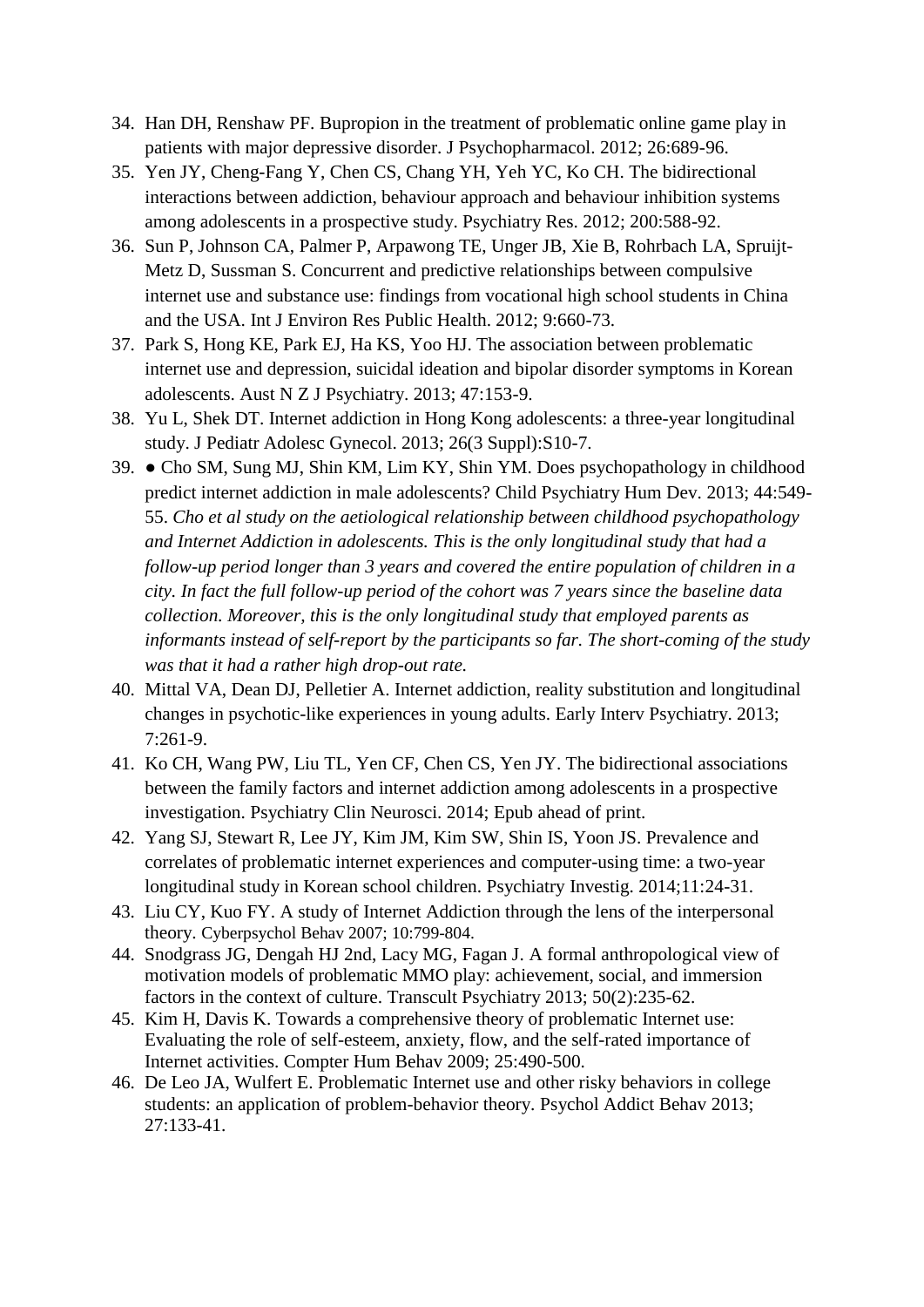- 47. Ko CH, Yen JY, Yen CF, Chen CS, Weng CC, Chen CC. [The association between](http://www.ncbi.nlm.nih.gov.ipacez.nd.edu.au/pubmed/18785835)  [Internet addiction and problematic alcohol use in adolescents: the problem behavior](http://www.ncbi.nlm.nih.gov.ipacez.nd.edu.au/pubmed/18785835)  [model.](http://www.ncbi.nlm.nih.gov.ipacez.nd.edu.au/pubmed/18785835) Cyberpsychol Behav 2008; 11:571-6.
- 48. Yen JY, Ko CH, Yen CF, Chen SH, Chung WL, Chen CC. [Psychiatric symptoms in](http://www.ncbi.nlm.nih.gov.ipacez.nd.edu.au/pubmed/18289136)  [adolescents with Internet addiction: Comparison with substance use.](http://www.ncbi.nlm.nih.gov.ipacez.nd.edu.au/pubmed/18289136) Psychiatry Clin Neurosci 2008; 62:9-16.
- 49. Jessor R. [Problem-behavior theory, psychosocial development, and adolescent problem](http://www.ncbi.nlm.nih.gov.ipacez.nd.edu.au/pubmed/3472582)  [drinking.B](http://www.ncbi.nlm.nih.gov.ipacez.nd.edu.au/pubmed/3472582)r J Addict 1987; 82:331-42.
- 50. Jessor R, Costa FM, Krueger PM, Turbin MS. [A developmental study of heavy episodic](http://www.ncbi.nlm.nih.gov.ipacez.nd.edu.au/pubmed/16536132)  [drinking among college students: the role of psychosocial and behavioral protective and](http://www.ncbi.nlm.nih.gov.ipacez.nd.edu.au/pubmed/16536132)  [risk factors.](http://www.ncbi.nlm.nih.gov.ipacez.nd.edu.au/pubmed/16536132) J Stud Alcohol 2006; 67:86-94.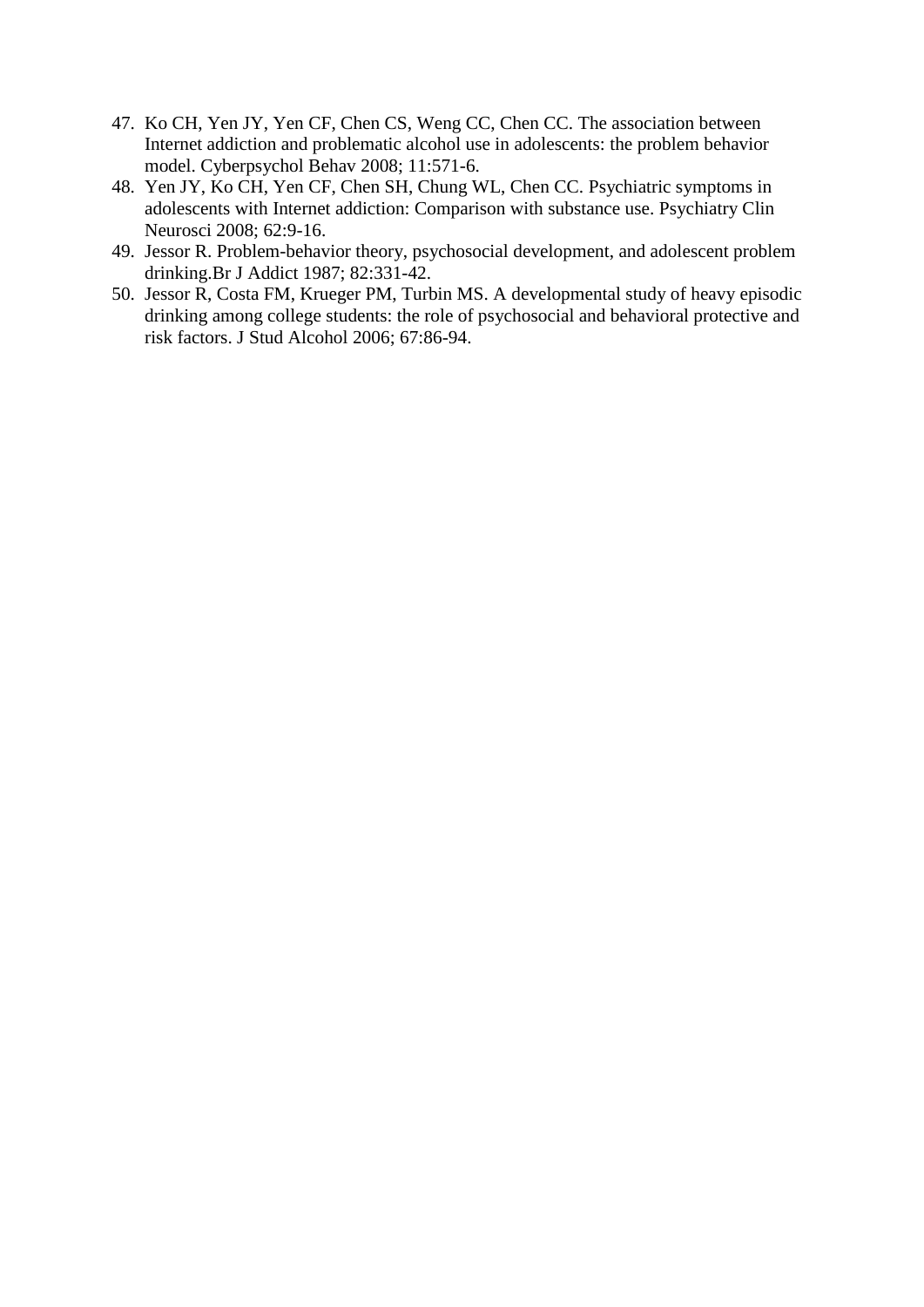| <b>Reference</b>                                      | Study design &                                                                                                                           | <b>Participants</b>                                                                                                  | <b>Exposure &amp;</b>                                                                                                                                                                                                                                                                                                                                                         | <b>Method of</b>                                                                                                                                                                                                                                                           | <b>Variables</b>                                                                                                                                                                                                                                                                                                              | <b>Results</b>                                                                                                                                                                                    | <b>Comments</b>                                                                                                      |
|-------------------------------------------------------|------------------------------------------------------------------------------------------------------------------------------------------|----------------------------------------------------------------------------------------------------------------------|-------------------------------------------------------------------------------------------------------------------------------------------------------------------------------------------------------------------------------------------------------------------------------------------------------------------------------------------------------------------------------|----------------------------------------------------------------------------------------------------------------------------------------------------------------------------------------------------------------------------------------------------------------------------|-------------------------------------------------------------------------------------------------------------------------------------------------------------------------------------------------------------------------------------------------------------------------------------------------------------------------------|---------------------------------------------------------------------------------------------------------------------------------------------------------------------------------------------------|----------------------------------------------------------------------------------------------------------------------|
| (Author, year,                                        | methods                                                                                                                                  |                                                                                                                      | <b>Outcome</b>                                                                                                                                                                                                                                                                                                                                                                | analysis                                                                                                                                                                                                                                                                   | <b>Adjusted</b>                                                                                                                                                                                                                                                                                                               |                                                                                                                                                                                                   |                                                                                                                      |
| place)                                                |                                                                                                                                          |                                                                                                                      | <b>Variable</b>                                                                                                                                                                                                                                                                                                                                                               |                                                                                                                                                                                                                                                                            |                                                                                                                                                                                                                                                                                                                               |                                                                                                                                                                                                   |                                                                                                                      |
| Van den Eijnden<br>et al. (2008),<br>Netherlands [24] | Design:<br>Self-reported<br>questionnaire<br>surveys at two<br>times.<br>Follow-up<br>duration:<br>6 months in<br>between two<br>surveys | Eighth grade<br>students from 4<br>schools recruited<br>form the<br>southern part of<br>the Netherlands<br>$(N=660)$ | Exposure<br>variable:<br>• Internet usage<br>assessed by<br>the frequency<br>of different<br>Internet<br>usages;<br>• Depressive<br>symptoms<br>assessed by<br>the Depressive<br>Mood List;<br>• Loneliness<br>measured by<br>the Loneliness<br>Scale.<br>Outcome<br>variable:<br>Compulsive<br>Internet use<br>assessed by the<br>Compulsive<br><b>Internet Use</b><br>Scale | Data were<br>analysed using<br>structural<br>equation<br>modelling<br>(SEM). Of<br>interest to this<br>review was the<br>cross-lagged<br>analysis with<br>panel data. More<br>specifically was<br>the effect of the<br>exposure<br>variable on the<br>outcome<br>variable. | Instant<br>messaging,<br>depression,<br>loneliness, and<br>compulsive<br>Internet use from<br>time 1 were<br>included in the<br>model as<br>predictor of the<br>same four<br>variables at time<br>2. Separate<br>analyses were<br>conducted for<br>males and<br>females for<br>testing the<br>moderating<br>effect of gender. | Instant<br>messaging at<br>time 1 was<br>positively and<br>significantly<br>associated with<br>compulsive<br>Internet use for<br>girls at time 2<br>$(\beta=0.14, p<0.05),$<br>but not for males. | • The same<br>cohort was<br>followed with<br>low attrition<br>rate.<br>• No adjustment<br>made for<br>school effect. |
| Ko et al. (2009),                                     | Design:                                                                                                                                  | Seventh grade                                                                                                        | Exposure                                                                                                                                                                                                                                                                                                                                                                      | Data were                                                                                                                                                                                                                                                                  | Age and gender                                                                                                                                                                                                                                                                                                                | <b>ADHD</b> was                                                                                                                                                                                   | $\bullet$ The                                                                                                        |

Table 1. Information extracted from individual longitudinal or prospective cohort studies on risk factors of Internet Addiction in adolescents.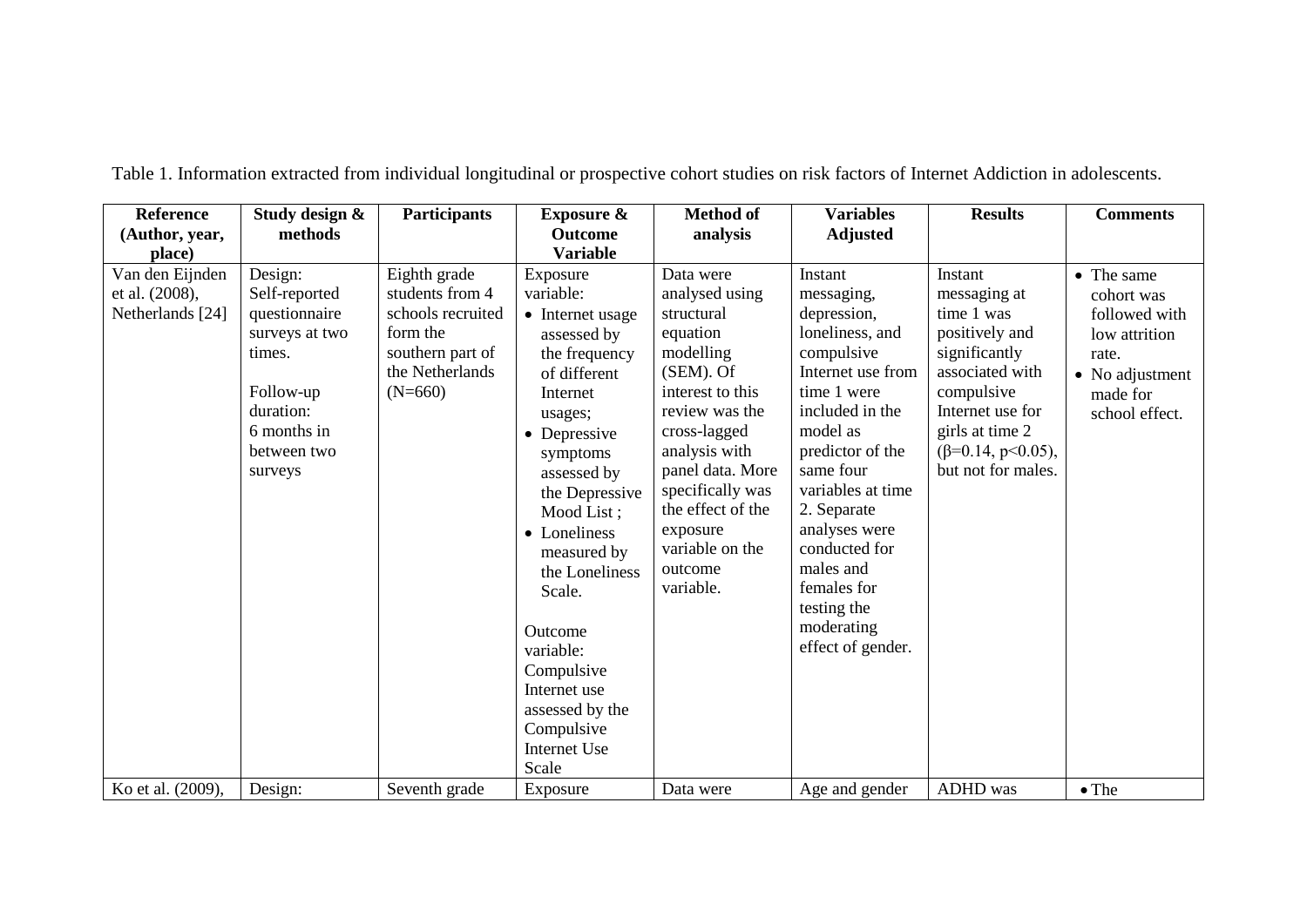| Taiwan [25]      | Self-reported<br>questionnaire<br>surveys at<br>baseline and<br>other three time<br>points<br>Follow-up<br>duration:<br>6, 12, and 24<br>months. | students<br>randomly<br>selected from 10<br>junior high<br>schools with 4<br>urban, 4<br>suburban, and 2<br>rural schools in<br>southern Taiwan<br>in 2005. Only<br>those who were<br>assessed without<br>Internet<br>Addiction at<br>baseline were<br>included in the<br>analysis<br>$(N=1848)$ | variable:<br>· Attention<br>Deficit/hyperact<br>ivity disorders<br>assessed by the<br>ADHD Self-<br>rated Scale;<br>• Depression<br>assessed by the<br>CED-D;<br>· Social phobia<br>measured by<br>Fear of Negative<br>Evaluation<br>Scale;<br>· Hostility<br>assessed by<br><b>Buss-Durkee</b><br>Hostility<br>Inventory-<br><b>Chinese Short</b><br>Form.<br>Outcome<br>variable:<br>Internet<br>Addiction<br>measured by the | analysed using<br>Cox proportional<br>hazard regression<br>model. |                 | significantly<br>associated with<br>Internet<br>Addiction<br>$(HR=1.72,$<br>95%C.I.=1.21-<br>2.43). Hostility<br>was also<br>associated with<br>Internet<br>Addiction<br>$(HR=1.67,$<br>95% C.I.=1.17-<br>(2.38) | relationship<br>between<br>exposure and<br>outcome<br>variables was<br>examined in a<br>cohort without<br>Internet<br>Addiction at<br>baseline.<br>• No adjustment<br>made for<br>school effect. |
|------------------|--------------------------------------------------------------------------------------------------------------------------------------------------|--------------------------------------------------------------------------------------------------------------------------------------------------------------------------------------------------------------------------------------------------------------------------------------------------|---------------------------------------------------------------------------------------------------------------------------------------------------------------------------------------------------------------------------------------------------------------------------------------------------------------------------------------------------------------------------------------------------------------------------------|-------------------------------------------------------------------|-----------------|------------------------------------------------------------------------------------------------------------------------------------------------------------------------------------------------------------------|--------------------------------------------------------------------------------------------------------------------------------------------------------------------------------------------------|
|                  |                                                                                                                                                  |                                                                                                                                                                                                                                                                                                  | Chen Internet<br>Addiction Scale.                                                                                                                                                                                                                                                                                                                                                                                               |                                                                   |                 |                                                                                                                                                                                                                  |                                                                                                                                                                                                  |
| Van den Eijnden  | Design:                                                                                                                                          | Adolescents aged                                                                                                                                                                                                                                                                                 | Exposure                                                                                                                                                                                                                                                                                                                                                                                                                        | Data were                                                         | Internet        | Quality                                                                                                                                                                                                          |                                                                                                                                                                                                  |
| et al. (2010),   | Self-reported                                                                                                                                    | 10 to 15 who                                                                                                                                                                                                                                                                                     | variable:                                                                                                                                                                                                                                                                                                                                                                                                                       | analysed using                                                    | parenting       | communication                                                                                                                                                                                                    | • High attrition<br>rate at follow-                                                                                                                                                              |
| Netherlands [26] | online                                                                                                                                           | used the MSN                                                                                                                                                                                                                                                                                     |                                                                                                                                                                                                                                                                                                                                                                                                                                 | structural                                                        | practices at T2 | about Instant use                                                                                                                                                                                                |                                                                                                                                                                                                  |
|                  |                                                                                                                                                  |                                                                                                                                                                                                                                                                                                  | Internet specific                                                                                                                                                                                                                                                                                                                                                                                                               |                                                                   |                 |                                                                                                                                                                                                                  | up with only                                                                                                                                                                                     |
|                  | questionnaire                                                                                                                                    | instant                                                                                                                                                                                                                                                                                          | parenting                                                                                                                                                                                                                                                                                                                                                                                                                       | equation                                                          | and Compulsive  | at time 1                                                                                                                                                                                                        | 31%                                                                                                                                                                                              |
|                  | surveys at                                                                                                                                       | messenger were                                                                                                                                                                                                                                                                                   | practices                                                                                                                                                                                                                                                                                                                                                                                                                       | modelling                                                         | Internet use at | significantly                                                                                                                                                                                                    | responded                                                                                                                                                                                        |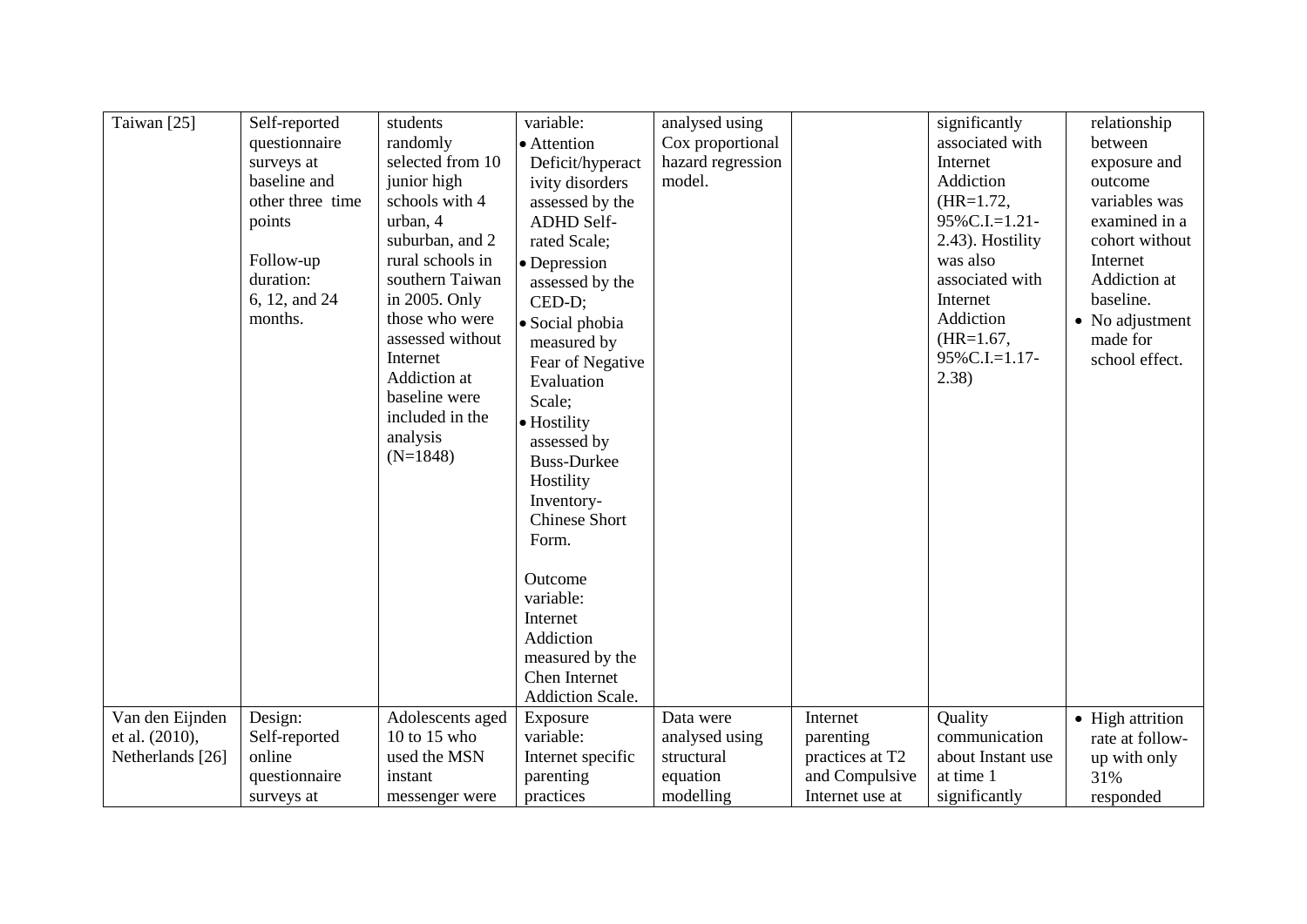|                                                 | baseline in 2006<br>and a follow-up<br>Follow-up<br>duration:<br>6 months. | recruited through<br>an advertising<br>banner with 1647<br>respondents at<br>baseline and 510<br>responded at<br>follow-up.<br>Response rate<br>was 31%. | assessed by a<br>newly developed<br>Internet<br>parenting<br>practice scale<br>designed and<br>validate by the<br>authors.<br>Outcome<br>variable:<br>Compulsive<br>Internet use<br>assessed by the<br>Compulsive<br><b>Internet Use</b><br>scale also<br>designed and | (SEM). Of<br>interest to this<br>review was the<br>cross-lagged<br>analysis with<br>panel data. More<br>specifically was<br>the effect of the<br>exposure<br>variable on the<br>outcome<br>variable. | T1 were<br>included in the<br>analysis. Age,<br>gender and<br>school were also<br>included in the<br>model to control<br>for their effects. | decreased the<br>risk of<br>compulsive<br>Internet use at<br>time 2 ( $\beta$ = -0.10,<br>$p<0.05$ ),      | both surveys.<br>Drop-outs<br>analysis<br>indicated that<br>drop-outs were<br>more likely to<br>follow a lower<br>level of<br>education than<br>the<br>respondents of<br>both surveys.<br>• Potential<br>sampling bias<br>that might<br>cause problem<br>in generalising<br>the results. |
|-------------------------------------------------|----------------------------------------------------------------------------|----------------------------------------------------------------------------------------------------------------------------------------------------------|------------------------------------------------------------------------------------------------------------------------------------------------------------------------------------------------------------------------------------------------------------------------|------------------------------------------------------------------------------------------------------------------------------------------------------------------------------------------------------|---------------------------------------------------------------------------------------------------------------------------------------------|------------------------------------------------------------------------------------------------------------|------------------------------------------------------------------------------------------------------------------------------------------------------------------------------------------------------------------------------------------------------------------------------------------|
| Van Rooij et al.<br>(2010),<br>Netherlands [28] | Design:<br>Self-reported<br>questionnaire                                  | Junior high<br>school students<br>age 13-15 years,                                                                                                       | validated by the<br>authors<br>Exposure<br>variable:<br>Internet usage,                                                                                                                                                                                                | The focus of<br>analysis was on<br>the relationship                                                                                                                                                  | Age, sex,<br>education, and<br>ethnicity                                                                                                    | Changes of<br>Internet<br>activities, except                                                               | • Adjustment<br>made for<br>school effect.<br>• The study<br>aimed to<br>investigate the                                                                                                                                                                                                 |
|                                                 | surveys in two<br>consecutive<br>years in 2007<br>and 2008.                | recruited from 9<br>secondary<br>schools<br>$(N=1421)$                                                                                                   | including game<br>playing and<br>others, assessed<br>by questions of<br>frequency of use.                                                                                                                                                                              | between the<br>change of<br>Internet usage<br>over time and the<br>change of                                                                                                                         |                                                                                                                                             | surfing and<br>mailing, were<br>significantly<br>associated with<br>changes of                             | change of<br>Compulsive<br>Internet Use<br>behaviour in<br>relationship to                                                                                                                                                                                                               |
|                                                 | Follow-up<br>duration:<br>12 months<br>between two<br>surveys              |                                                                                                                                                          | Outcome<br>variable:<br>Compulsive<br>Internet use<br>assessed by the                                                                                                                                                                                                  | Compulsive<br>Internet use over<br>time. Data were<br>analysed using<br>multiple linear<br>regression.                                                                                               |                                                                                                                                             | Compulsive<br>Internet use with<br>the strongest<br>association being<br>online gaming<br>$(\beta = 0.15,$ | the change of<br>Internet usage,<br>but not a direct<br>examination of<br>the<br>aetiological                                                                                                                                                                                            |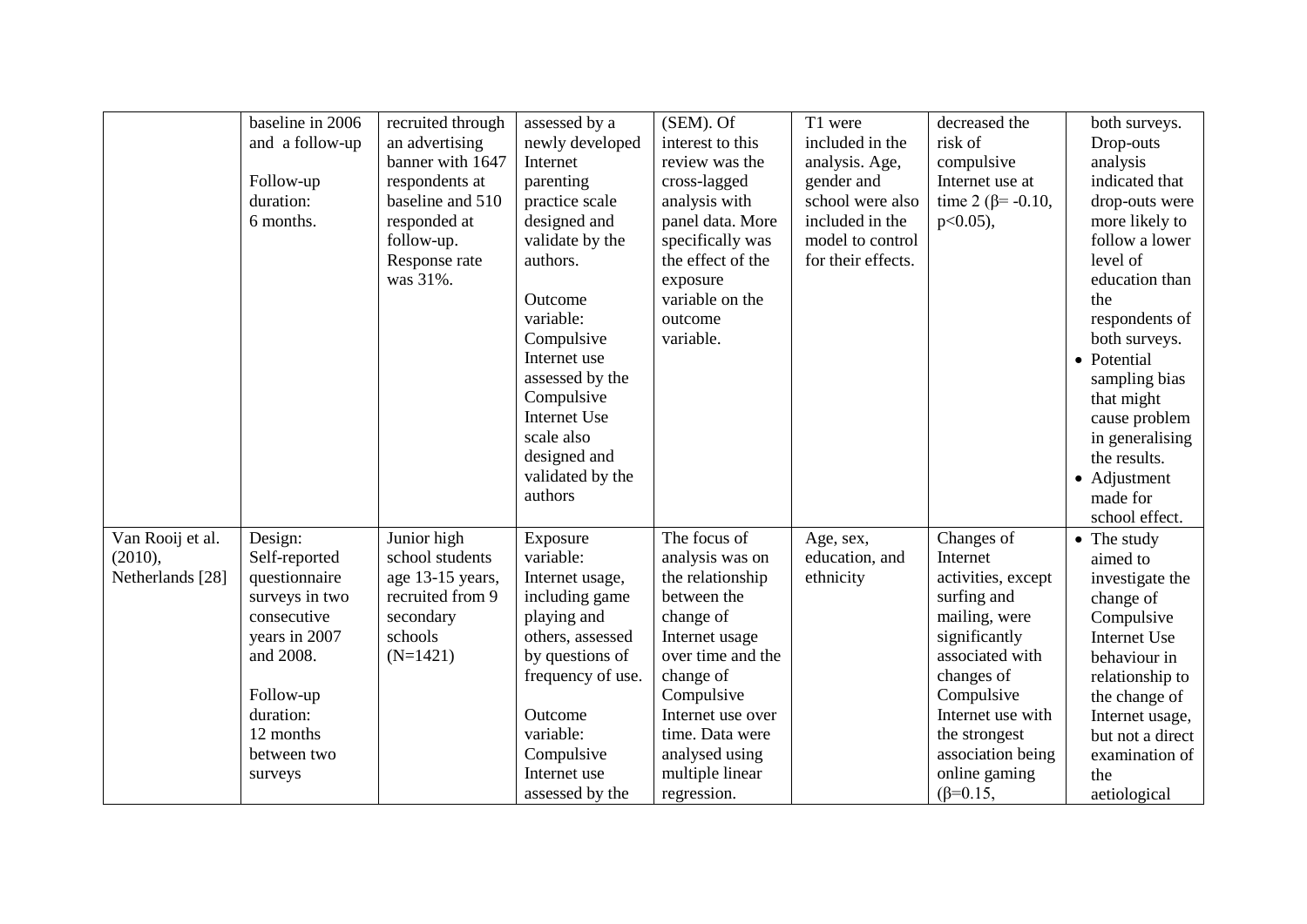|                                   |                                                                                                                                                       |                                                                                                                                                                                                                                                                                                                   | Compulsive<br>Internet Use<br>scale                                                                                                                                                                                                                                                                                                                                                           |                                                                                                                                                                                           |                | $p<0.001$ )                                                                                                                                                                 | factors of<br>Internet<br>addictive<br>behaviours.<br>• No adjustment<br>made for<br>school effect.                                        |
|-----------------------------------|-------------------------------------------------------------------------------------------------------------------------------------------------------|-------------------------------------------------------------------------------------------------------------------------------------------------------------------------------------------------------------------------------------------------------------------------------------------------------------------|-----------------------------------------------------------------------------------------------------------------------------------------------------------------------------------------------------------------------------------------------------------------------------------------------------------------------------------------------------------------------------------------------|-------------------------------------------------------------------------------------------------------------------------------------------------------------------------------------------|----------------|-----------------------------------------------------------------------------------------------------------------------------------------------------------------------------|--------------------------------------------------------------------------------------------------------------------------------------------|
| Yen et al. (2012),<br>Taiwan [35] | Design:<br>Self-reported<br>questionnaire<br>surveys in two<br>consecutive<br>years.<br>Follow-up<br>duration:<br>12 months<br>between two<br>surveys | Seventh grade<br>students<br>randomly<br>selected from 10<br>junior high<br>schools with 4<br>urban, 4<br>suburban, and 2<br>rural schools in<br>southern Taiwan<br>in 2005. Only<br>those who were<br>assessed without<br>Internet<br>Addiction at<br>baseline were<br>included in the<br>analysis<br>$(N=1578)$ | Exposure<br>variable:<br>Motivation<br>factors,<br>Behaviour<br>Inhibition<br>System (BIS)<br>and Behaviour<br>Approach<br>System (BAS)<br>according to the<br>Gary's<br>reinforcement<br>sensitivity<br>theory. BIS/<br><b>BAS</b> were<br>assessed using<br>the BIS/BAS<br>scales.<br>Outcome<br>variable:<br>Internet<br>Addiction<br>measured by the<br>Chen Internet<br>Addiction Scale. | Data were<br>analysed using<br>logistic<br>regression<br>modelling. Of<br>interest of this<br>review was the<br>predictive value<br>of the BIS and<br><b>BAS</b> on Internet<br>Addiction | Age and gender | There was a<br>significant<br>relationship<br>between BAS at<br>baseline and<br>Internet<br><b>Addiction 12</b><br>months later<br>$OR = 1.05$<br>$95\%$ C.I.=1.02-<br>1.09 | • The same<br>study cohort as<br>that report<br>previously by<br>Ko et al. 2009<br>[Ref].<br>• No adjustment<br>made for<br>school effect. |
| Yu & Shek                         | Design:                                                                                                                                               | Students were                                                                                                                                                                                                                                                                                                     | Exposure                                                                                                                                                                                                                                                                                                                                                                                      | Data were                                                                                                                                                                                 | Age, gender,   | Higher scores of                                                                                                                                                            | • No adjustment                                                                                                                            |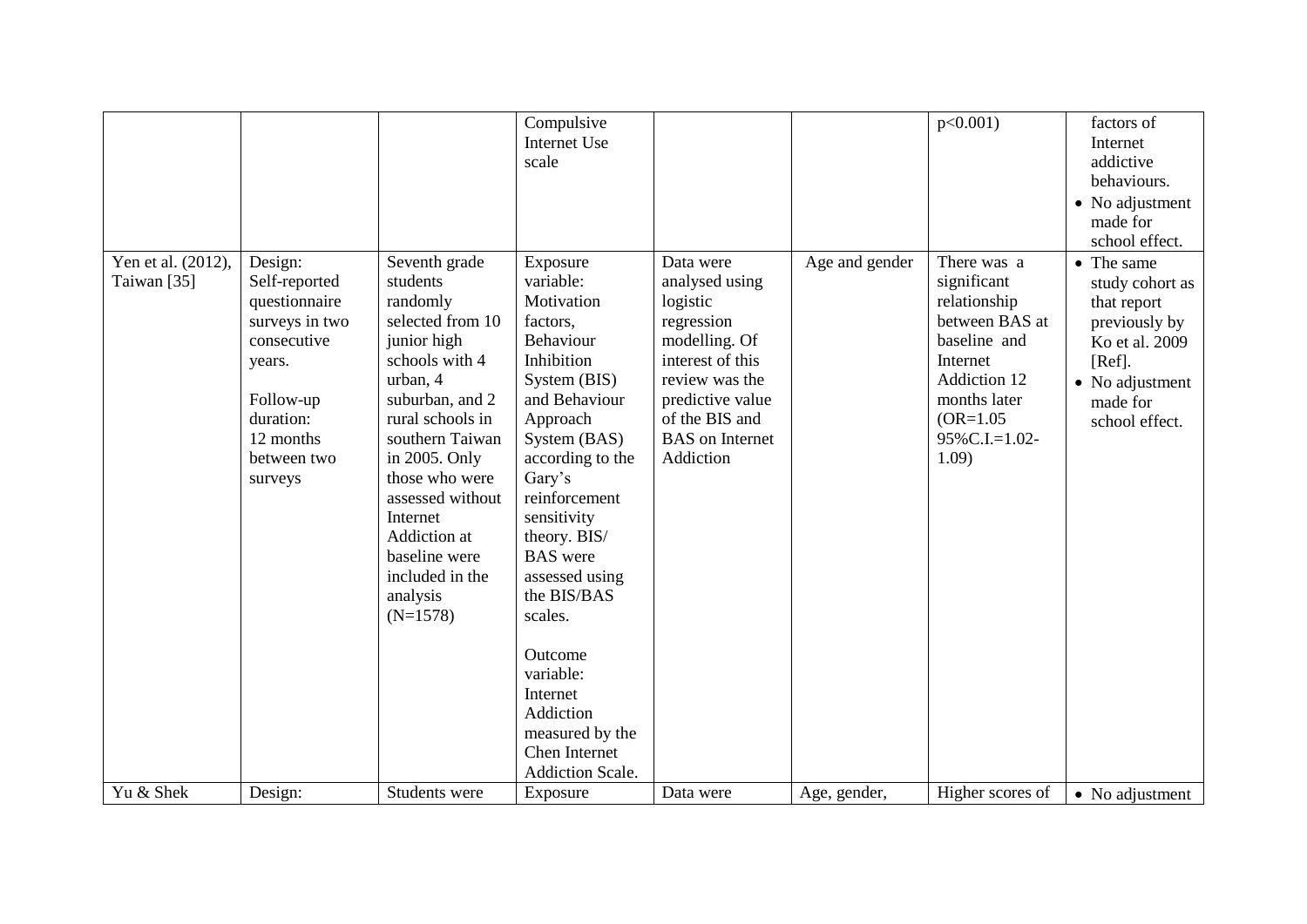| $(2013)$ , Hong<br>Kong [38]<br>Cho et al. (2013), | Self-reported<br>questionnaire<br>surveys at 3<br>waves of data<br>collection. This<br>study only<br>utilised data<br>collected in wave<br>1 and 3.<br>Follow-up<br>duration:<br>Waves 1had been<br>conducted in<br>2008 and waves<br>3 was in<br>2011/12.<br>Design: | recruited from 28<br>secondary<br>schools selected<br>from all<br>secondary<br>schools in Hong<br>Kong. Included<br>in the study were<br>those who could<br>be matched<br>across all three<br>waves of survey.<br>$(N=2667)$<br>Students were | variable:<br>• Family factors<br>assessed by<br>the Chinese<br>Family<br>Assessment<br>Instrument<br>• Positive Youth<br>Development<br>measured by<br>the Chinese<br>Positive<br>Development<br>Scale<br>• Academic<br>Performance<br>assessed by<br>the Academic<br>and School<br>Competence<br>Scale.<br>Outcome<br>variable:<br>Internet<br>Addiction<br>measured by the<br>Young's 10<br>Internet<br><b>Addiction Test.</b><br>Exposure | analysed using<br>logistic<br>regression<br>modelling with<br>data collected on<br>exposure<br>variables in wave<br>1 as predictors.<br>Data were | demographics,<br>parental marital<br>status.<br>None | positive youth<br>development<br>significantly<br>related to lower<br>risk of Internet<br>Addiction<br>$(OR=0.67)$<br>Three symptoms | for baseline<br>Internet<br>Addiction.<br>• No adjustment<br>made for<br>school effect.<br>$\bullet$ No |
|----------------------------------------------------|-----------------------------------------------------------------------------------------------------------------------------------------------------------------------------------------------------------------------------------------------------------------------|-----------------------------------------------------------------------------------------------------------------------------------------------------------------------------------------------------------------------------------------------|----------------------------------------------------------------------------------------------------------------------------------------------------------------------------------------------------------------------------------------------------------------------------------------------------------------------------------------------------------------------------------------------------------------------------------------------|---------------------------------------------------------------------------------------------------------------------------------------------------|------------------------------------------------------|--------------------------------------------------------------------------------------------------------------------------------------|---------------------------------------------------------------------------------------------------------|
| Korea <sup>[39]</sup>                              | Parent-reported                                                                                                                                                                                                                                                       | recruited from all                                                                                                                                                                                                                            | variable:                                                                                                                                                                                                                                                                                                                                                                                                                                    | analysed using                                                                                                                                    |                                                      | were identified to                                                                                                                   | comparison                                                                                              |
|                                                    | questionnaire                                                                                                                                                                                                                                                         | primary schools                                                                                                                                                                                                                               | Childhood                                                                                                                                                                                                                                                                                                                                                                                                                                    | simple logistic                                                                                                                                   |                                                      | be related to                                                                                                                        | between those                                                                                           |
|                                                    | survey at                                                                                                                                                                                                                                                             | in a small city.                                                                                                                                                                                                                              | psychopathology                                                                                                                                                                                                                                                                                                                                                                                                                              | regression                                                                                                                                        |                                                      | Internet                                                                                                                             | who were                                                                                                |
|                                                    | baseline in                                                                                                                                                                                                                                                           | Of the 1112 boys                                                                                                                                                                                                                              | assessed by the                                                                                                                                                                                                                                                                                                                                                                                                                              | modelling to                                                                                                                                      |                                                      | Addiction at                                                                                                                         | followed and                                                                                            |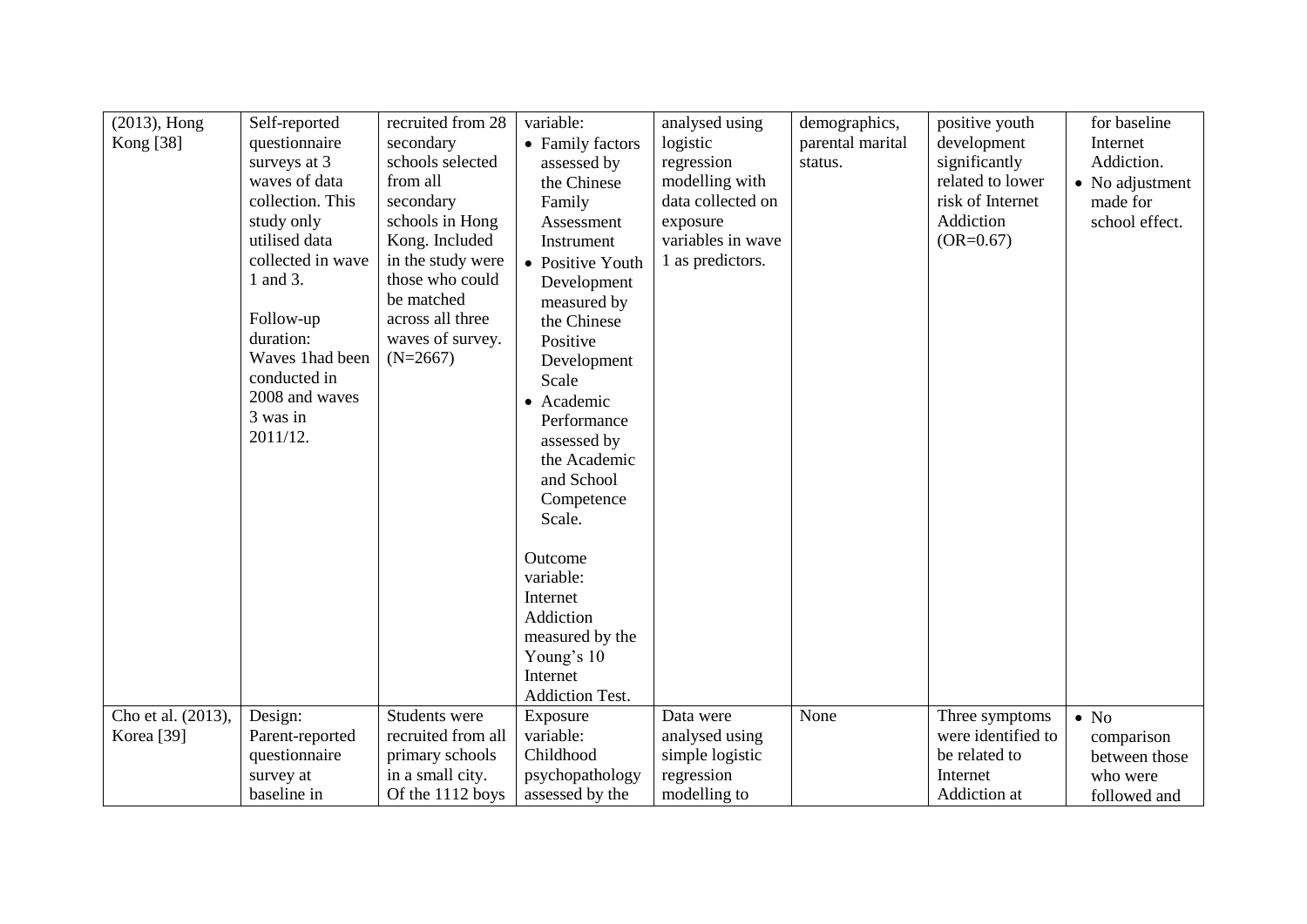|                                  | 1998/99 and<br>respondent self-<br>reported<br>questionnaire<br>survey in 2006.<br>Follow-up<br>duration:<br>7 years in<br>between two data<br>collection. | in the original<br>cohort, 524<br>obtained<br>matched data<br>between baseline<br>and follow-up.<br>The study<br>utilised the<br>subset of data<br>with complete<br>information.<br>$(N=489)$                                                                                                                     | Child<br>Behavioural<br>Checklist<br>(CBCL).<br>Outcome<br>variable:<br>Internet<br>Addiction<br>measured by the<br>Korean version<br>of the Internet<br>Addiction Scale.                                           | ascertain the<br>association<br>between each<br>psychological<br>symptom and<br>Internet<br>Addiction                                                  |                | follow-up.<br>Withdrawal<br>$(OR=1.16),$<br>Anxious/Depress<br>ed $(OR=1.07)$ ,<br>Thought<br>problems $(1.19)$ .<br>The total<br>Internalising<br>(1.04),<br>Externalising<br>$(OR=1.03)$ and<br>the total score<br>$(OR=1.01)$ .                                                                             | those who<br>were lost-to-<br>follow thus<br>constituted a<br>potential<br>sampling bias.<br>• No adjustment<br>to any<br>potential<br>confounding<br>factors might<br>cause possible<br>confounding<br>bias.                                                                                                  |
|----------------------------------|------------------------------------------------------------------------------------------------------------------------------------------------------------|-------------------------------------------------------------------------------------------------------------------------------------------------------------------------------------------------------------------------------------------------------------------------------------------------------------------|---------------------------------------------------------------------------------------------------------------------------------------------------------------------------------------------------------------------|--------------------------------------------------------------------------------------------------------------------------------------------------------|----------------|----------------------------------------------------------------------------------------------------------------------------------------------------------------------------------------------------------------------------------------------------------------------------------------------------------------|----------------------------------------------------------------------------------------------------------------------------------------------------------------------------------------------------------------------------------------------------------------------------------------------------------------|
| Ko et al. (2014),<br>Taiwan [41] | Design:<br>Self-reported<br>questionnaire<br>surveys at<br>baseline and at<br>follow-up.<br>Follow-up<br>duration:<br>12 months.                           | Seventh grade<br>students<br>randomly<br>selected from 10<br>junior high<br>schools with 4<br>urban, 4<br>suburban, and 2<br>rural schools in<br>southern Taiwan<br>in 2005. Only<br>those who were<br>assessed without<br>Internet<br>Addiction at<br>baseline were<br>included in the<br>analysis<br>$(N=1630)$ | Exposure<br>variable:<br>Family factors<br>assessed by the<br>Family APGAR<br>Index for family<br>function<br>Outcome<br>variable:<br>Internet<br>Addiction<br>measured by the<br>Chen Internet<br>Addiction Scale. | Data were<br>analysed using<br>logistic<br>regression<br>modelling with<br>data collected on<br>exposure<br>variables at<br>baseline as<br>predictors. | Age and gender | Internet parental<br>conflict was<br>significantly<br>related to<br>Internet<br>Addiction at<br>follow-up $(OR=$<br>2.31,<br>95% C.I.=1.28-<br>4.18). Not living<br>with mother was<br>also significantly<br>associated with<br>Internet<br>Addiction 1 year<br>later (OR= $1.66$ ,<br>95% C.I.=1.03-<br>2.69) | • The same<br>study cohort as<br>that report<br>previously by<br>Ko et al. 2009<br>[Ref].<br>$\bullet$ The<br>relationship<br>between<br>exposure and<br>outcome<br>variables was<br>examined in a<br>cohort without<br>Internet<br>Addiction at<br>baseline.<br>• No adjustment<br>made for<br>school effect. |